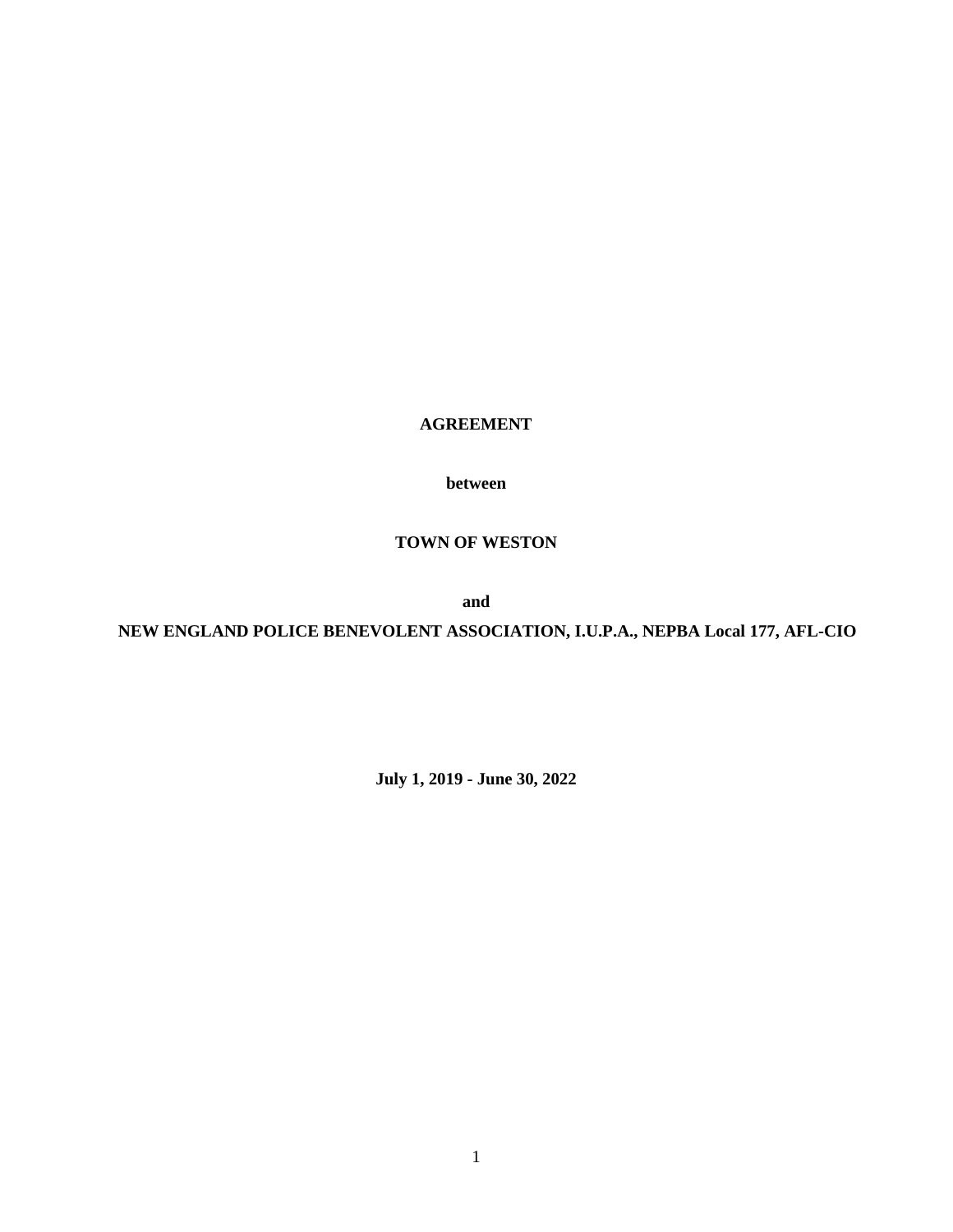# **TABLE OF CONTENTS**

Page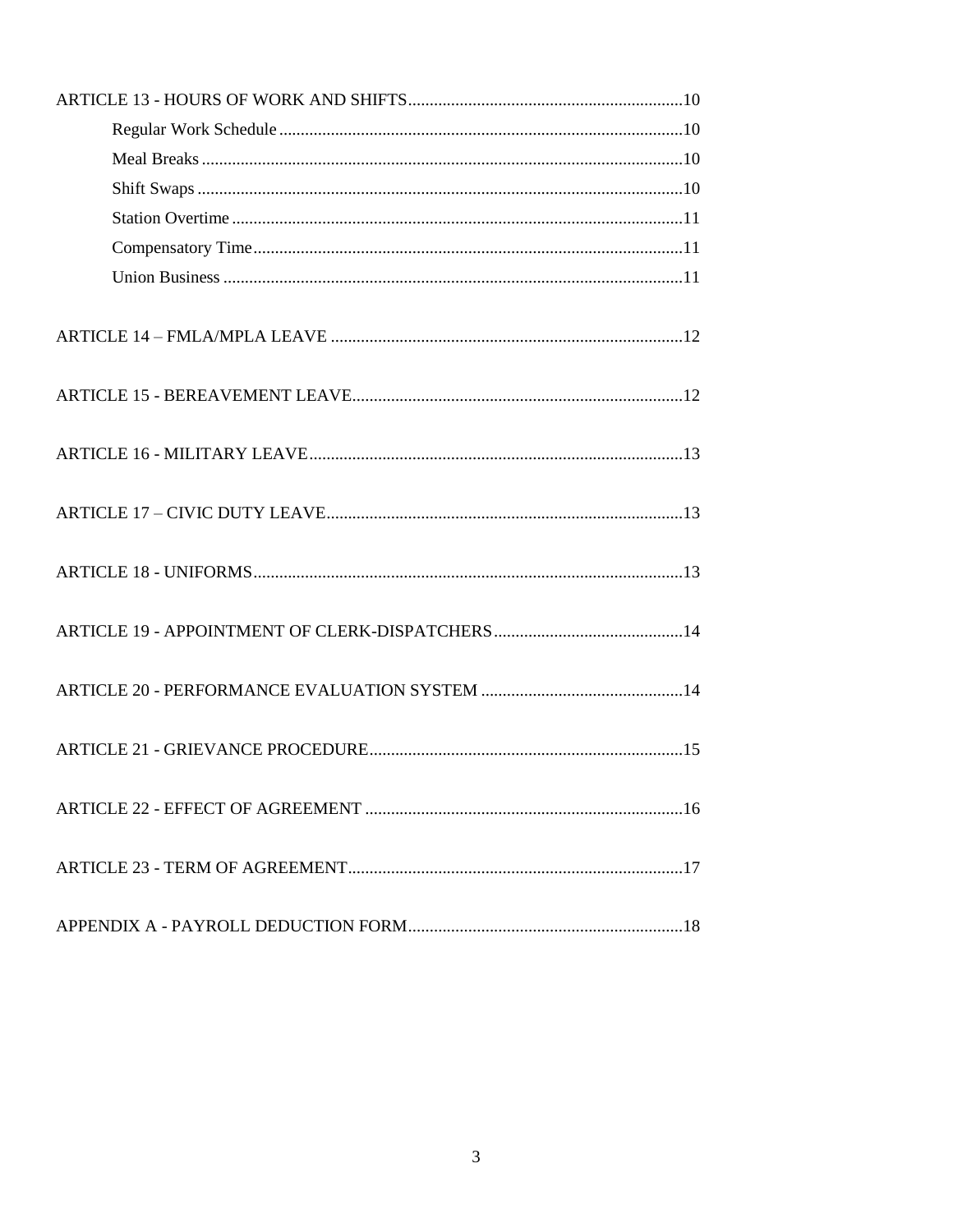#### **AGREEMENT**

#### **between**

#### **TOWN OF WESTON**

#### **and**

### **NEW ENGLAND POLICE BENEVOLENT ASSOCIATION, I.U.P.A., NEPBA Local 177, AFL-CIO**

THIS AGREEMENT made this 11<sup>th</sup> day of March 2020, by and between the TOWN OF WESTON, a municipal corporation located in Middlesex County, Massachusetts (hereinafter called the "TOWN"), and New England Police Benevolent Association, I.U.P.A., NEPBA Local 177, AFL-CIO (Public Safety Communications Unit), hereinafter called the "UNION".

#### WITNESSETH:

WHEREAS, the Division of Labor Relations has certified the Union as the certified bargaining representative in Case Number MCR-10-5375; and

WHEREAS, the Town and the Union have engaged in collective bargaining negotiations with respect to wages, hours and other conditions of employment.

NOW THEREFORE, the Town and the Union agree as follows:

# **ARTICLE 1RECOGNITION**

The Town recognizes the Union as the exclusive bargaining representative for all full-time and regular part-time clerk-dispatchers employed by the Town of Weston, excluding all confidential, managerial, casual and all other employees of the Town of Weston.

### **ARTICLE 2: MANAGEMENT RIGHTS**

Except as specifically modified by this agreement, the Town reserves and retains the regular and customary rights and prerogatives of municipal management. These rights and prerogatives include, but are not limited to, the right to hire, promote, transfer, assign and retain employees; to suspend, demote, discharge or take other disciplinary action for just cause; to relieve employees from duty because of lack of work or other legitimate reasons; to determine the method, means and personnel by which operations are to be conducted; and to take whatever action may be necessary to carry out the work in emergency situations. The Board of Selectmen may make suitable regulations governing the clerk-dispatchers.

The Police Chief shall be in immediate control of all Town property used by the Department, and of the clerkdispatchers and all other employees of the Department, who shall obey the Chief's orders.

#### **ARTICLE 3: UNION SECURITY**

The Town agrees: not to interfere with, restrain or coerce any employee in connection with the exercise of his/her right of self-organization, or his/her right to join or refrain from joining the Union; not to discriminate against any employee in order to encourage or discourage membership in the Union; not to discriminate against any employee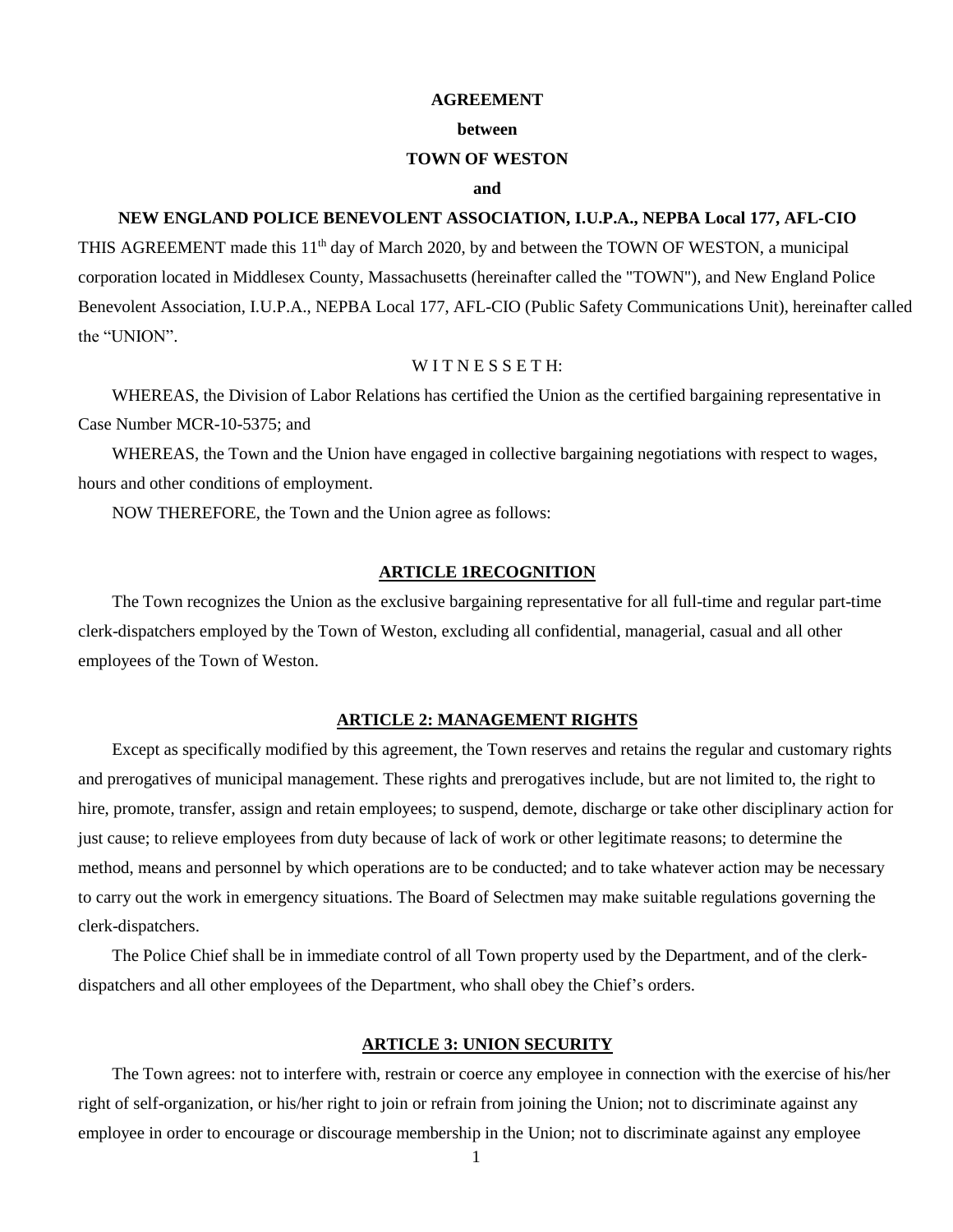because s/he has signed or filed an affidavit, petition or complaint or given any information or testimony in connection with the law applicable to collective bargaining; not to refuse to bargain collectively in good faith with the Union or to refuse to discuss grievances with the Union.

#### **ARTICLE 4: AGENCY SERVICE FEE AND DUES DEDUCTIONS**

**4.1** All full-time permanent employees covered by this Agreement shall be required as a condition of employment to make payment on or after the thirtieth day following the beginning of such employment or the effective date of this Agreement, whichever is later, of an Agency Service Fee to the Union. Such Agency Service Fee shall be in the amount equal to 90% of the Union dues. At the election of the employee, said Agency Service Fee may be deducted from the employee's wages upon presentation to the Town of a signed authorization. Said authorization may be cancelled by sixty (60) days' written notice to the Town. An employee who does not authorize the Town to make weekly payroll deduction as provided herein shall make the Agency Service Fee payment directly to the Union Comptroller. This section shall become effective only if accepted by the members of the bargaining unit in accordance with the applicable provisions of General Laws, Chapter 150E, Section 12. The Union has established a rebate procedure, as required by said section.

**4.2** The Town will deduct from the pay of each employee who submits a written authorization in accordance with the form attached to this agreement (Appendix A) on the payroll for the first (1st) week of each month the membership dues in the Union for that month. The Town will transmit quarterly the total amount deducted, with a list of employees from whom the dues have been deducted, to the Comptroller of the NEPBA, as follows:

Comptroller, NEPBA, 7 Technology Drive, SIMUCAD Building, Chelmsford, Massachusetts 01863 The Union will provide a bond to the Town Treasurer in accordance with the provisions of Chapter 180, Section 17A of the General Laws.

**4.3** The Union shall indemnify and save the Town harmless against any claim, demand, suit or other form of liability that may arise out of, or by reason of, action taken by the Town for the purpose of complying with this Article or in reliance on any assignment furnished by the Union.

#### **ARTICLE 5: NON-DISCRIMINATION**

The Town and the Union agree not to discriminate in any way against any employee on account of race, sex, age, color, religion, marital status, national origin or ancestry, genetics, sexual orientation, active military status, or disability.

### **ARTICLE 6: NO-STRIKE CLAUSE**

**6.1** During the life of this agreement, it shall be a violation of this agreement for any employee to engage in, induce, or encourage any strike, work stoppage, slowdown or withholding of services. The Union agrees that neither it nor any of its officers or agents will call, institute, authorize, participate in, sanction or ratify any such strike, work stoppage, slowdown or withholding of services.

**6.2** Should any employees covered by this agreement engage in any strike, work stoppage, slowdown or withholding of services, the Union shall forthwith disavow such action and shall refuse to recognize any picket line established in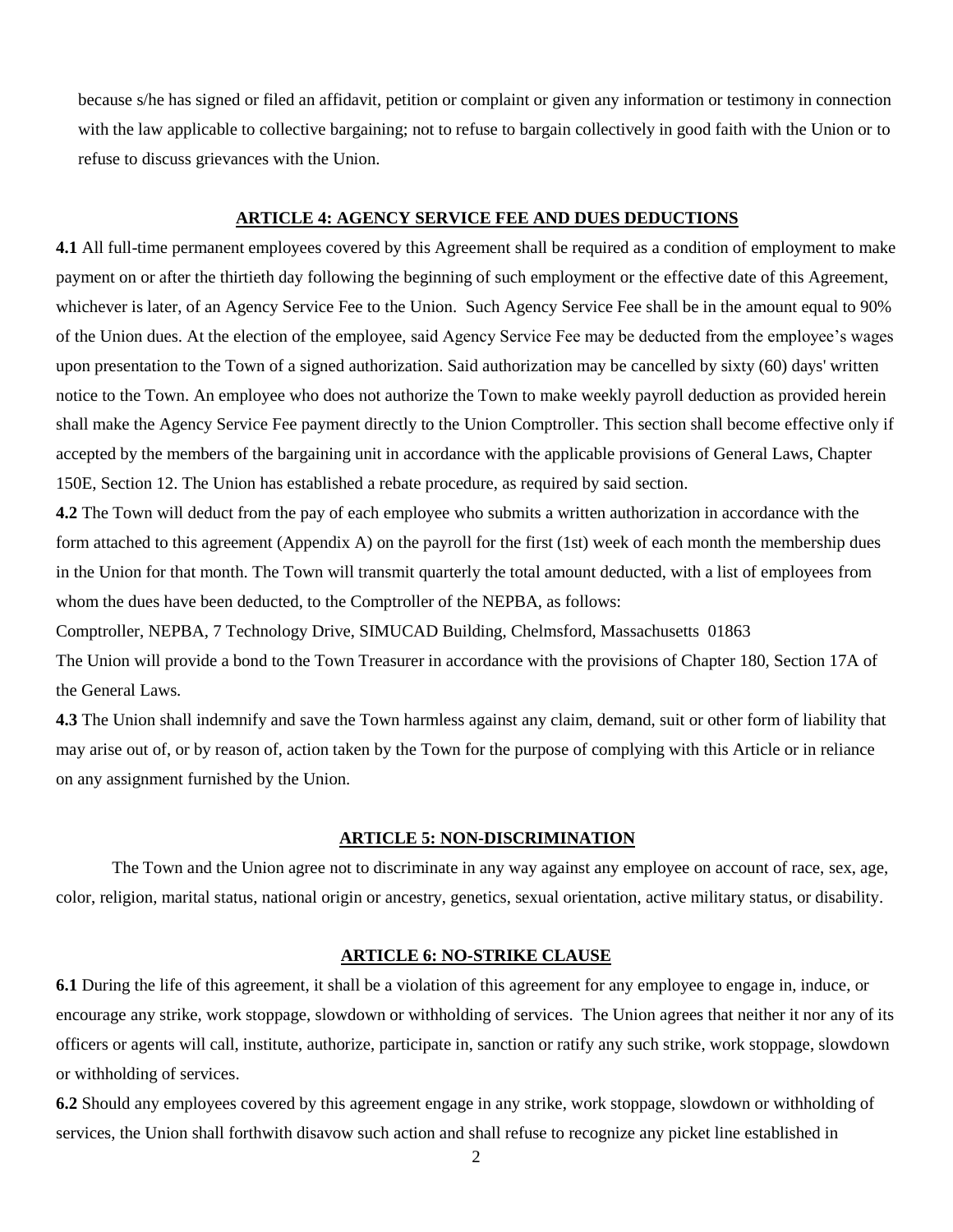connection therewith, and shall forthwith take all reasonable steps to terminate such strike, work stoppage, slowdown or withholding of services. "Reasonable steps" include, but are not limited to, a public written statement that such strike, work stoppage, slowdown or withholding of services is unauthorized and constitutes a violation of this agreement.

# **ARTICLE 7: SENIORITY**

Seniority in rank for clerk-dispatchers will start with the date of full-time, permanent continuous service with the Union with the exception that seniority for all clerk-dispatchers employed by the Town of Weston prior to July 1, 2010 in that capacity shall be determined by their original date of hire.

# **ARTICLE 8: HOLIDAYS**

In addition to his/her normal week's pay, a permanent employee shall be paid holiday pay (computed at one-fifth (1/5) of a week's pay) for each recognized holiday. If an employee shall work two (2) shifts on the same holiday the clerk-dispatcher shall receive only one (1) additional one-fifth (1/5) of a week's pay. Holiday pay shall be regarded as "regular compensation" for purposes of Massachusetts General Laws, chapter 32, section 1.

Recognized holidays under this agreement are:

| New Year's Day               | Memorial Day     | Veteran's Day           |
|------------------------------|------------------|-------------------------|
| Martin Luther King Day       | Independence Day | <b>Thanksgiving Day</b> |
| <b>Washington's Birthday</b> | Labor Day        | Christmas Day           |
| Patriot's Day                | Columbus Day     |                         |

### **ARTICLE 9: VACATIONS**

Vacations with pay shall be granted to permanent employees based on length of continuous permanent service with the Town as follows:

| 1 or more years but less than 5   | *80 hours/10 shifts |
|-----------------------------------|---------------------|
| 5 or more years but less than 10  | 120 hours/15 shifts |
| 10 or more years but less than 20 | 160 hours/20 shifts |
| 20 or more years but less than 26 | 200 hours/25 shifts |
| 26 or more years but less than 27 | 208 hours/26 shifts |
| 27 or more years but less than 28 | 216 hours/27 shifts |
| 28 or more years                  | 224 hours/28 shifts |

Lateral transfer: At the discretion of the Chief and with approval of the Town Manager or designee, allow for new clerk dispatchers making a lateral move from another public safety dispatch unit or similar public safety organization to be awarded a minimum of two (2) years of service for the purpose of computing vacation accruals.

\*An employee may elect to take up to forty (40) of these hours after six months of service.

A week of vacation shall be defined as five (5) shifts.

Eligibility for vacations shall date from the date of initial appointment as a permanent employee.

Vacation pay will be computed as one (1) week's pay for each week of vacation. If a holiday occurs during a vacation period, the employee affected shall be entitled to an additional one-fifth (1/5) of the employee's regular week's pay.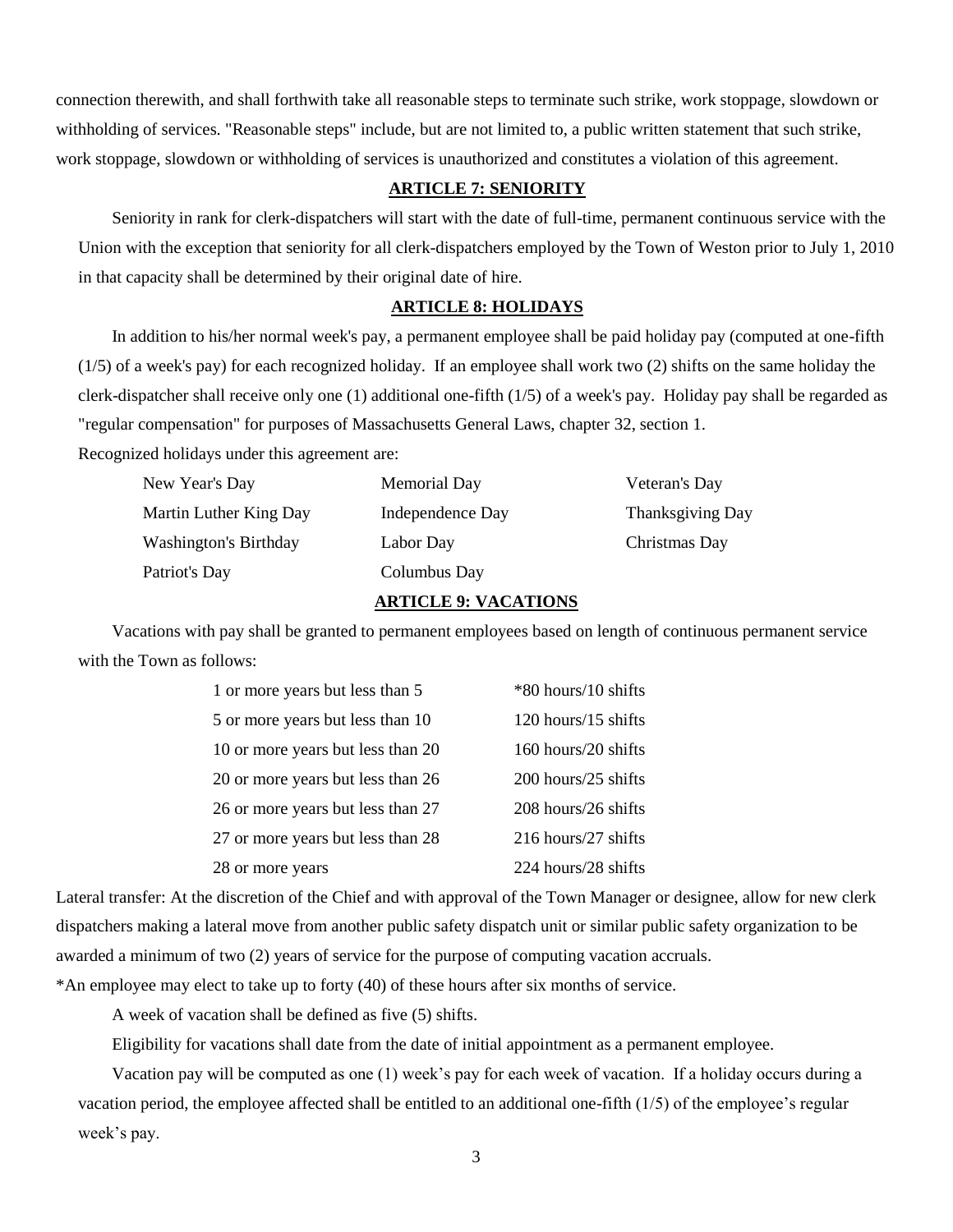No reasonable request for vacation shall be unreasonably denied.

To permit orderly scheduling of annual vacations the following guidelines shall apply:

- 1. Requests for vacations submitted before April  $1<sup>st</sup>$  shall be granted on a seniority basis.
- 2. All requests submitted after April 1<sup>st</sup> shall be granted first come, first served.
- 3. Vacations may be taken in weekly units or as single day units subject to the approval of the Chief or designee.

4. The Chief may grant vacation requests to more than one clerk-dispatcher provided that, in the Chief's sole discretion, adequate shift coverage can be maintained. A clerk-dispatcher who works in such a capacity, or on such a schedule, that does not require staffing during such clerk-dispatcher's vacancy shall not be counted as one of the clerkdispatchers during a vacation period.

5. For purposes of staffing during vacation periods, the Chief retains the right to determine the adequate coverage for any particular shift based on the needs of the community and the department and in accordance with this collective bargaining agreement and related policies.

Vacation hours shall be earned on a monthly basis according to the schedule below. On the first day of each month each clerk-dispatcher shall be credited with the appropriate hours of vacation time earned in the preceding month based on his/her length of service. The total amount of time accrued during any calendar year shall be posted as available for use on January  $1<sup>st</sup>$  of the following year.

| Month       | < 5            | $5-9$   | $10-19$ | $20 - 26$ | 26-27   | 27-28   | $28$ or $>$ |
|-------------|----------------|---------|---------|-----------|---------|---------|-------------|
|             | Years          | Years   | Years   | Years     | Years   | Years   | Years       |
|             | Service        | Service | Service | Service   | Service | Service | Service     |
| January     | $\overline{7}$ | 10      | 13      | 17        | 18      | 18      | 19          |
| February    | $\overline{7}$ | 10      | 13      | 17        | 17      | 18      | 19          |
| March       | 6              | 10      | 14      | 16        | 17      | 18      | 18          |
| April       | $\overline{7}$ | 10      | 13      | 17        | 18      | 18      | 19          |
| May         | $\overline{7}$ | 10      | 13      | 17        | 17      | 18      | 19          |
| June        | 6              | 10      | 14      | 16        | 17      | 18      | 18          |
| July        | $\overline{7}$ | 10      | 13      | 17        | 18      | 18      | 19          |
| August      | $\overline{7}$ | 10      | 13      | 17        | 17      | 18      | 19          |
| September   | 6              | 10      | 14      | 16        | 17      | 18      | 18          |
| October     | $\overline{7}$ | 10      | 13      | 17        | 18      | 18      | 19          |
| November    | $\overline{7}$ | 10      | 13      | 17        | 17      | 18      | 19          |
| December    | 6              | 10      | 14      | 16        | 17      | 18      | 18          |
| *Total Hrs. | 80             | 120     | 160     | 200       | 208     | 216     | 224         |
| Per Shift:  | .33            | .50     | .66     | .83       | .86     | .90     | .93         |

\*The basic unit of vacation earned shall be one shift, although earned vacation is stated in hours.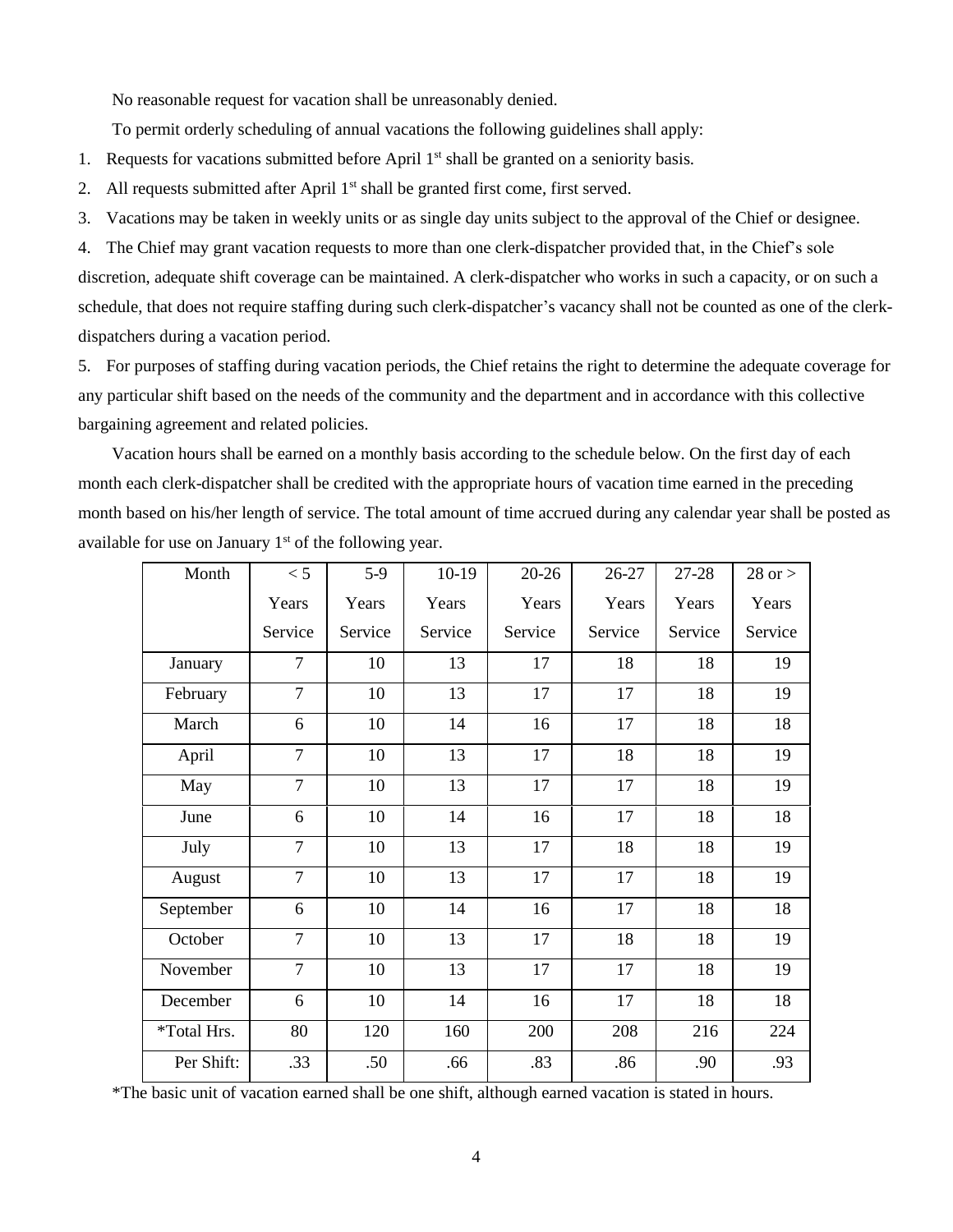A clerk-dispatcher who is absent from duty on Workers' Compensation status shall not accrue any vacation time. For administrative purposes, such clerk-dispatcher's monthly accrual shall be computed as normal; however, upon the annual posting of his/her available vacation time, the appropriate time shall be deducted based upon the number of shifts such clerk-dispatcher was on Workers' Compensation status multiplied by the number of hours such clerkdispatcher would have accrued during each shift.

A clerk-dispatcher may carry over one-half of his/her unused vacation time from one calendar year into the next. However, a clerk-dispatcher who is not able to use his/her vacation time due to sickness or injury shall be permitted to carry over all his/her unused vacation time.

### **ARTICLE 10: COMPENSATION**

The Town reserves the right to change from a weekly payroll to a bi-weekly payroll in the event that other Town unions being paid weekly agree to change to a bi-weekly payroll.

Effective on the date indicated compensation set forth below shall be paid to employees:

#### **10.1** Clerk-Dispatcher Pay:

Effective on the dates indicated a Clerk-Dispatcher shall be compensated as set forth below:

|                                                                            | <b>Hourly Rates</b>       |                          |                                  |
|----------------------------------------------------------------------------|---------------------------|--------------------------|----------------------------------|
| Clerk-Dispatcher                                                           | Effective<br>July 1, 2019 | Effective<br>July 1,2020 | Effective<br><u>July 1, 2021</u> |
| more than 60 months full-time<br>permanent service                         | 26.76                     | 27.36                    | 27.98                            |
| more than 48 months but less than 60<br>months full-time permanent service | 26.24                     | 26.83                    | 27.43                            |
| more than 36 months but less than 48<br>months full-time permanent service | 24.20                     | 24.74                    | 25.30                            |
| more than 24 months but less than 36<br>months full-time permanent service | 22.85                     | 23.36                    | 23.89                            |
| more than 12 months but less than 24<br>months full-time permanent service | 21.43                     | 21.91                    | 22.40                            |
| up to 12 months full-time permanent<br>service                             | 20.48                     | 20.94                    | 21.41                            |

Lateral transfer: At the discretion of the Chief and with approval of the Town Manager or designee, allow for new clerk dispatchers making a lateral move from another public safety dispatch unit or similar public safety organization, who has at least three (3) years of experience working in a public safety dispatch unit or similar public safety organization to start at step three (3) of the wage scale and not above. All transfers hired pursuant to this position must, at the time of hire, have and maintain throughout the course of their employment with the Town all required state certifications necessary to work as 911 dispatchers in the state of Massachusetts.

Clerk-Dispatchers working the day shift on a regularly scheduled basis shall be paid an additional sum calculated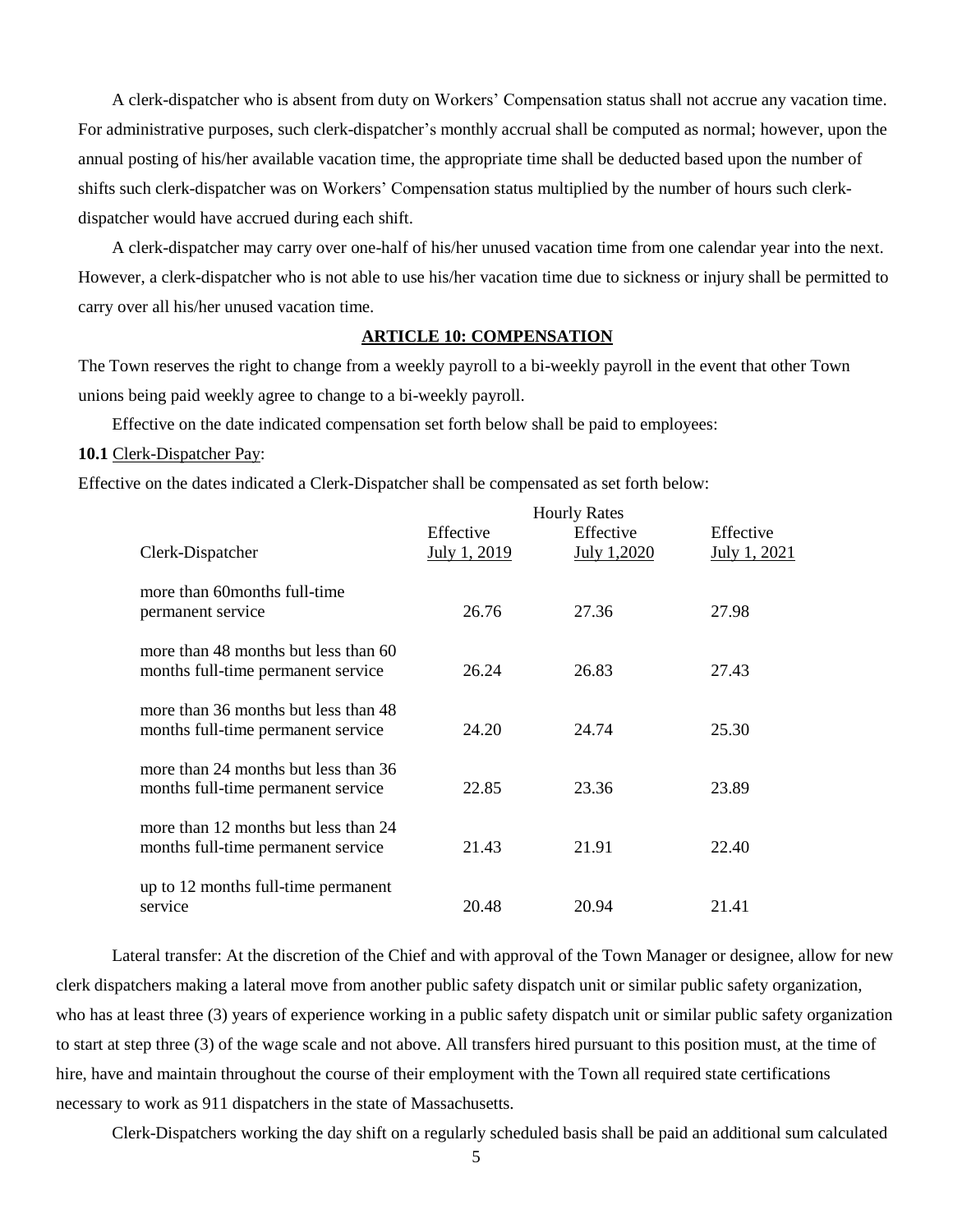as two percent (2%) of base pay. Clerk-Dispatchers working a first-half or second- half night shift on a regularly scheduled basis shall be paid an additional sum calculated at five percent (5.0 %) of base hourly rate and paid weekly.

The Police Chief shall assign one clerk-dispatcher as the regularly scheduled administrative clerk-dispatcher and may assign a second clerk-dispatcher as an additional administrative clerk-dispatcher. Administrative clerk-dispatcher(s) shall be paid an additional sum calculated at three percent (3%) of base hourly rate and paid weekly. The assignment of this function is at the Police Chief's discretion and is contingent upon the assignee(s) fulfilling the administrative duties assigned at the Police Chief's discretion, which include, but are not limited to, training staff on current dispatch desk procedures; serving as CJIS representative/coordinator; maintaining department records; updating staff data on computer system; and processing permits and bills.

**10.2** Training Dispatcher: At the Police Chief's discretion, one or more dispatchers may be assigned as the Training Dispatcher for the purpose of training new dispatchers. Training Dispatchers must complete and pass at least one Town approved training course(s) in Police and/or Fire dispatch, depending upon the training being provided by the Training Dispatcher. The Training Dispatcher assigned to mentor a new recruit shall be compensated an additional \$40.00 for each eight-hour shift the Training Dispatcher is assigned to train a new recruit. The Training Dispatcher shall perform administrative duties, including, but not limited to, maintaining records regarding the progress of the recruit.

### **10.3** Longevity Pay:

Additional compensation shall be paid to clerk-dispatchers for completion of continuous permanent full-time service in the employ of the Town of Weston as follows:

| <b>Years of Service</b><br>More than 5 but less than 10 years service | Amount<br>685.00 |
|-----------------------------------------------------------------------|------------------|
| More than 10 but less than 15 years service                           | 785.00           |
| More than 15 but less than 20 years service                           | 985.00           |
| More than 20 but less than 25 years service                           | 1,185.00         |
| More than 25 but less than 30 years service                           | 1,285.00         |
| More than 30 years service                                            | 1,535.00         |

Such compensation shall be referred to as Longevity Pay and shall be deemed to be "Regular Compensation" within the meaning of General Laws, chapter 32, section 1. Payment of Longevity Pay shall be made semi-annually on the payroll for the first full week of November and May. The following provisions shall apply to the computation of service for Longevity Pay purposes:

1. Transfers between departments when the only time lost from a full schedule is the result of time required to fit the employee into the working schedule of the new department or for vacation time properly taken by the employee shall not break the continuity of the service. Time lost from service as the result of a duly authorized leave of absence for other than sick leave or injury leave shall not break the continuity of service, but such time shall not be included in the service required for eligibility. Time lost from service as the result of military leave, sick leave or injury leave to which the employee may be entitled shall not break the continuity of service nor shall it be excluded from service required for eligibility.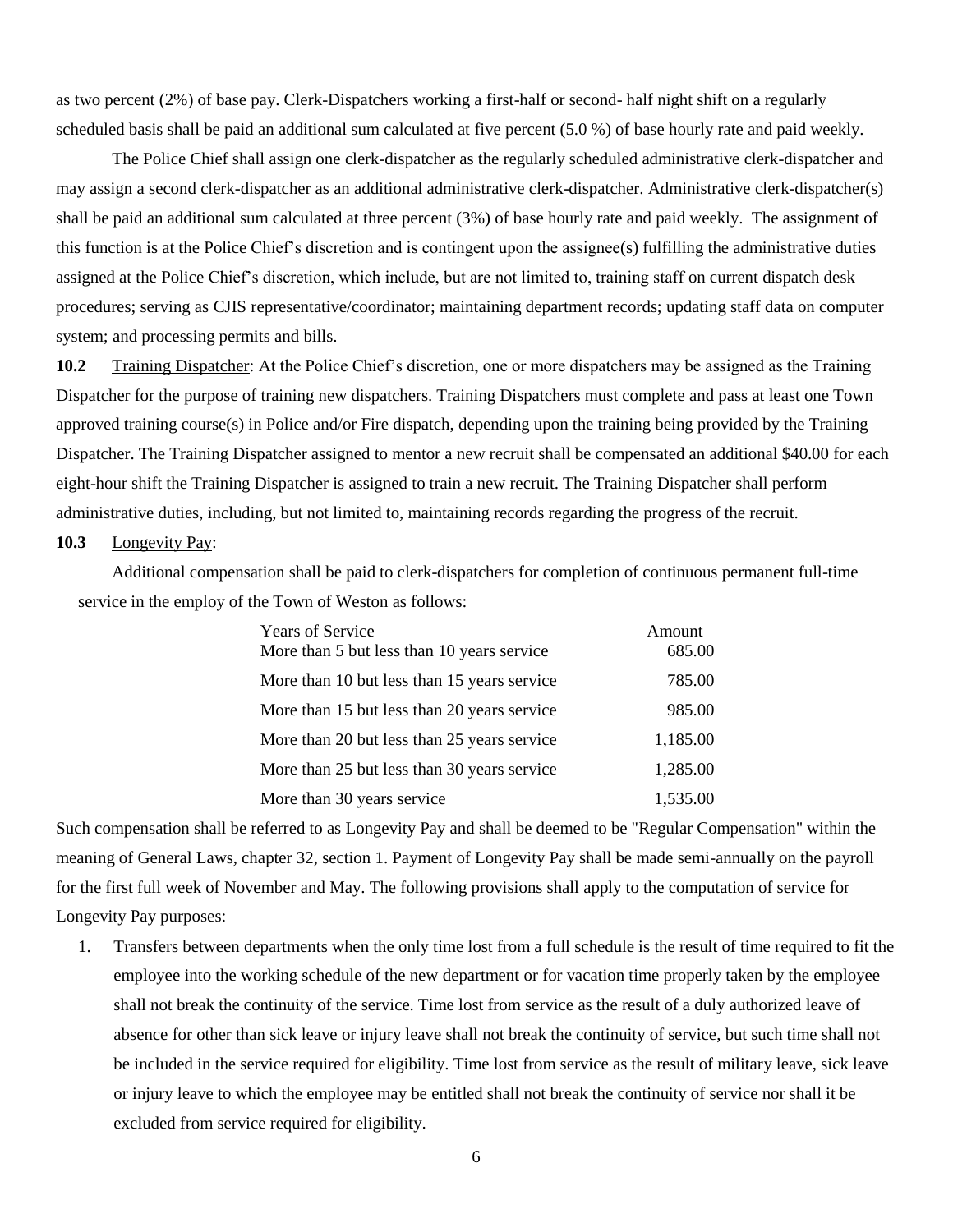- 2. Successful completion of a probationary period by an employee shall result in the service actually completed during such probationary period being included for Longevity Pay purposes.
- 3. Any person whose service with the Town is broken by resignation, by discharge, by voluntary transfer from fullto part-time work, may not count such service for Longevity Pay purposes at any subsequent date upon reemployment or transfer to full-time service.
- 4. In any case not herein provided for, the Town Manager shall determine the circumstances under which such Longevity Pay may be approved.

# **10.4** Overtime:

A Clerk-dispatcher who is required to be on duty for any period in excess of the employee's regular hours of duty may be given time off equal to such period of overtime duty or may receive additional pay, as determined by the Chief as provided in General Laws, chapter 147, section 17C, provided, however, that any Clerk-dispatcher who is called back to work after completing his/her regular work shift and leaving duty shall be guaranteed not less than four (4) hours pay at the overtime pay rate.

Overtime shall be distributed on a fair and equitable basis; provided, however, that the Chief shall retain discretion to select for overtime duty a member of the department whose qualifications are required to meet the needs of the department. The Chief shall also retain discretion to pass over for overtime assignment any member of the department when any of the following circumstances apply:

- 1. When such member may be on light duty as the result of injury or sickness where such overtime duty may be detrimental to the health of the clerk-dispatcher or a risk to the safety of other members of the department in the performance of their duties;
- 2. When such member has been on injury or sick leave from any shift during the twenty-four (24) hours prior to the time of starting the overtime assignment;

3. When a clerk-dispatcher would be required to work for more than sixteen and one-half (16 ½) hours of continuous duty as the result of any combination of regular shift and overtime.

In the event that no clerk-dispatcher is available to work overtime, other qualified personnel may be asked to provide coverage. The Chief has sole discretion to fill or not fill a vacant shift.

#### **10.5** Compensation for Unused Sick Leave:

At such time as an employee who was hired before July 1, 2019 either retires from the service of the Town, or leaves the service of the Town with at least twelve (12) years of full-time continuous service as a permanent employee, the employee shall receive payment for forty five percent (45%) of accumulated unused sick leave at the rate of his/her then current regular compensation as defined hereafter.

For purposes of calculating the payment of compensation for unused sick leave, regular compensation shall include base pay, longevity pay, and such additional pay for special assignments as the employee may be receiving as of the last month of employment by the Town; holiday pay shall not be included in the calculation. The amount of said pay for each unused sick leave day shall be one-fifth (1/5) of the weekly rate of pay as computed above. Under no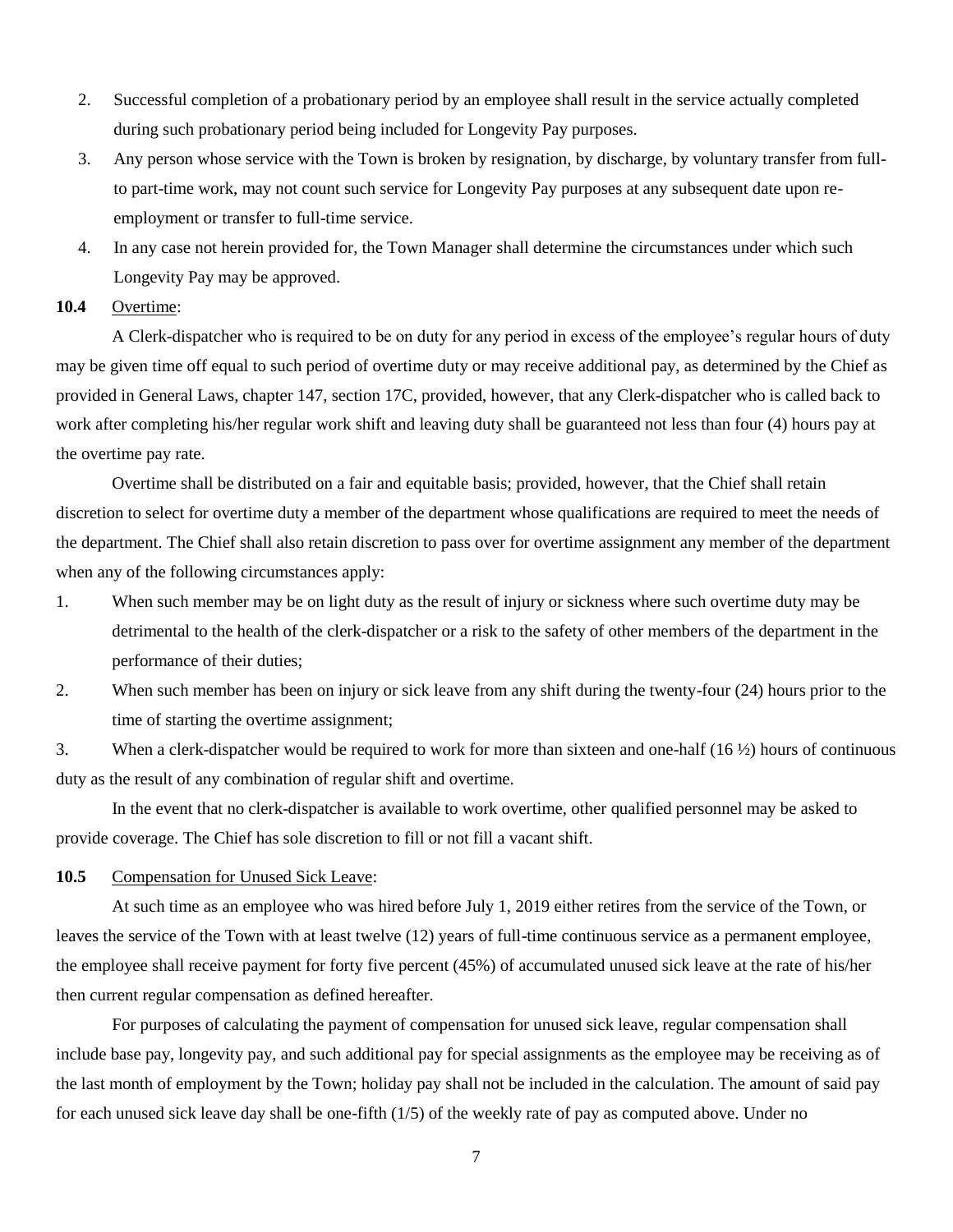circumstances shall an employee be paid for more than ninety-four and one half days (94.5) days [forty five percent (45%) of maximum accumulation of two hundred ten (210) sick leave days.]

At such time as an employee who was hired after June 30, 2019 either retires from the service of the Town, or leaves the service of the Town with at least twelve (12) years of full-time continuous service as a permanent employee, the employee shall receive payment for twenty percent (20%) of accumulated unused sick leave at the rate of his/her then current regular compensation as defined hereafter.

For purposes of calculating the payment of compensation for unused sick leave, regular compensation shall include base pay, longevity pay, and such additional pay for special assignments as the employee may be receiving as of the last month of employment by the Town; holiday pay shall not be included in the calculation. The amount of said pay for each unused sick leave day shall be one-fifth (1/5) of the weekly rate of pay as computed above. Under no circumstances shall an employee be paid for more than forty-two (42) days [twenty percent (20%) of maximum accumulation of two hundred ten (210) sick leave days.]

# **10.6** AED/CPR & EMT Certification Stipends:

Additional compensation of two-hundred and fifty dollars (\$250.00) shall be paid to bargaining unit members that acquire and maintain certification in the use of automatic external defibrillator equipment and CPR certification or additional compensation of five-hundred dollars (\$500.00) shall be paid to bargaining unit members that acquire and maintain an EMT license. No employee is eligible to receive both stipends.

Payment of the AED/CPR or EMT stipend shall be divided equally and be paid through the eligible employee's pay period. Payment shall commence with the first paycheck following certification or recertification and continue for a period of one full year. AED/CPR certification training will be offered by the Town on an as needed basis. The Town will provide the materials for AED/CPR certification and reimburse for EMT initial and biennial licensure. However, no such training shall impair an employee's ability to perform the functions of the job nor will the training result in overtime.

Failure to maintain certification or licensure will result in the immediate revocation of the stipend.

# **ARTICLE 11: LEAVE FOR INJURY OR SICKNESS**

### **11.1** Basis of Eligibility and Accumulation:

All permanent full-time employees shall be entitled to sick leave with pay on the basis of 1.25 working days for each full month of service for a total of fifteen (15) days per year until a maximum credit of two hundred ten (210) days is reached

Credit for such leave shall accrue to each eligible employee on the first day of the month following completion of the required service.

Part-time employees are not entitled to paid sick leave.

### 11.2 Rules for Use of Sick Leave:

If an employee is unable to report for work due to sickness, the employee shall call the officer in charge or the Chief to be notified as soon as his/her inability becomes apparent unless incapable of causing such notice to be given.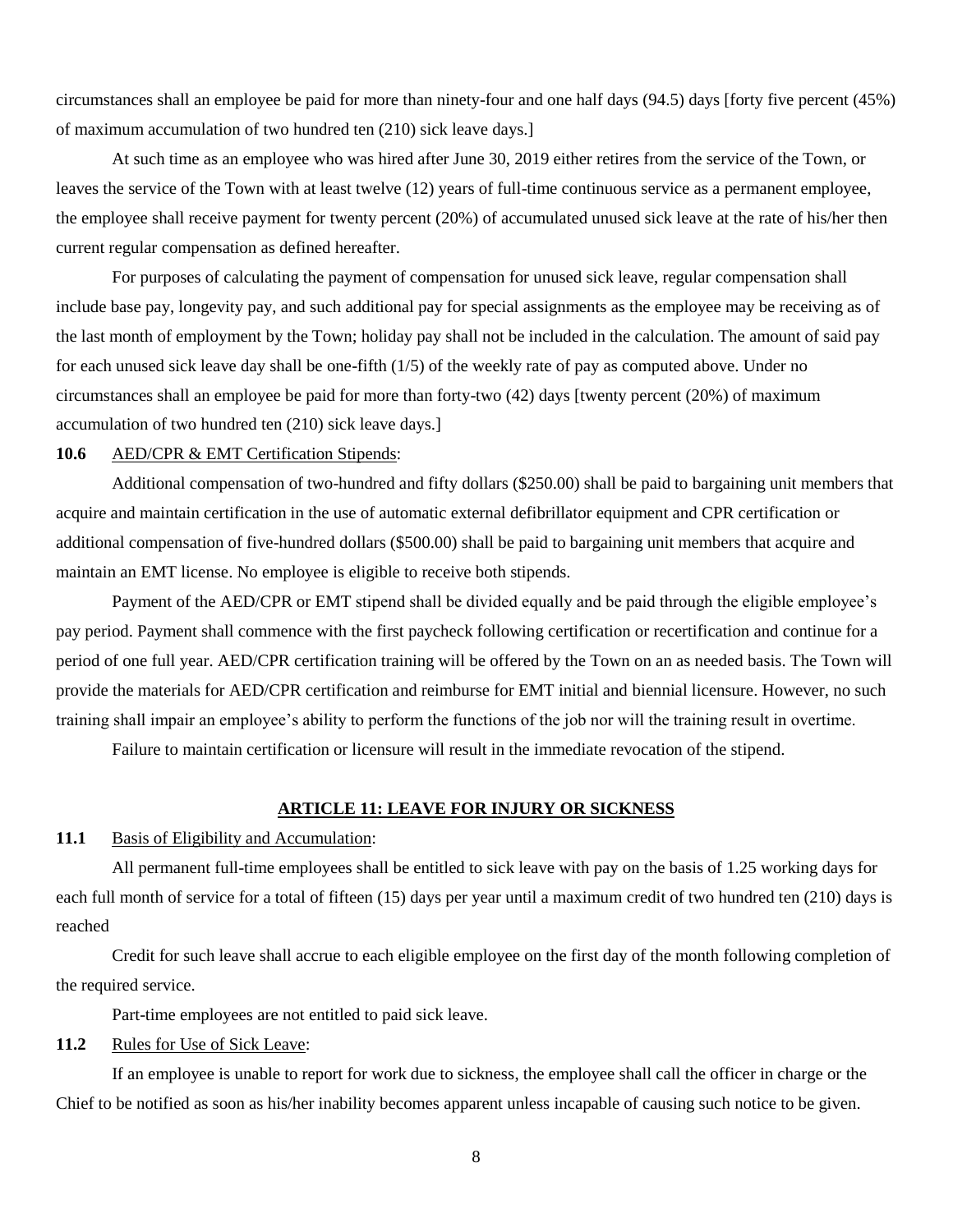At his/her discretion, the Chief or an Officer designated by the Chief, may visit the home of an employee to investigate any absence alleged to be caused by illness or injury. The Chief or Town Manager or designee may cause a nurse or physician to be sent to examine the employee to determine the extent of the illness or injury.

Proof of illness may be required by the Chief or Town Manager or designee. Absence for more than three (3) days may be substantiated by a physician's certificate or explanation by the employee satisfactory to the Chief and/or the Town Manager or designee.

Sick leave is not to be viewed as available to increase vacation leave. It shall be allowed only in cases of necessity and actual sickness and disability of the employee. It shall be permissible to use sick leave, but not to exceed three (3) days in any fiscal year, for illness in family or to meet dental appointments, or to take physical examinations or other sickness preventive measures. Employees should build up as much sick leave credit as possible to prevent loss of pay in case of serious illness.

Vacation leave may be used for sick leave when sick leave credits have been exhausted.

Any employee, whose absence from duty is the result of willful misconduct, including but not limited to use of alcoholic liquor, shall not be entitled to sick leave and shall not be paid for period of such absence.

Employees on sick leave must remain at their home or place of treatment during the period of disability except as otherwise directed by a physician as a necessary part of prescribed treatment of the ailment. This provision is not intended to prevent limited local travel if consistent with recuperation, or other travel away from home when undertaken with the prior knowledge and approval of the Chief.

No travel except for that necessary to obtain treatment shall be permitted during sick leave for such leave period of less than four (4) calendar days.

Abuse of sick leave may be cause for disciplinary action.

# **11.3** Emergency Sick Leave Bank

On July 1 of each year, commencing with July 1, 1990, one (1) sick day shall be deducted from the accrued total sick days of each full time Police Officer, Sergeant, and Clerk-Dispatcher and placed in an emergency sick leave bank (hereinafter referred to as the "Bank"). If a Police Officer, Sergeant or Clerk-Dispatcher has no accrued sick days as of July 1, then the first sick day accrued by the employee shall be placed in the Bank. Each Police Officer, Sergeant and Clerk-Dispatcher shall continue to donate one (1) sick day each July 1 until s/he has donated a total of twelve (12) days.

The sick days donated to the Bank shall not be counted towards determining the amount of sick leave a Police Officer, Sergeant, or Clerk-Dispatcher may accrue to reach the maximum.

Any Police Officer, Sergeant or Clerk-Dispatcher who is out because of sickness or injury, is not covered under Article 11 (NEPBA Local 77) or Article 11 (NEPBA Local 177), has exhausted all of his/her sick leave and vacation time, and has been out of work for illness or injury for at least three (3) consecutive work days beyond the officer's last paid work day will be eligible to draw up to twenty (20) sick days from the Bank to assist the Police Officer, Sergeant or Clerk-Dispatcher in an extended injury or illness.

Should a Police Officer, Sergeant or Clerk-Dispatcher need additional sick days, s/he may obtain up to an additional sixty (60) days in twenty (20) day increments from the Bank by a majority vote of no fewer than seven (7)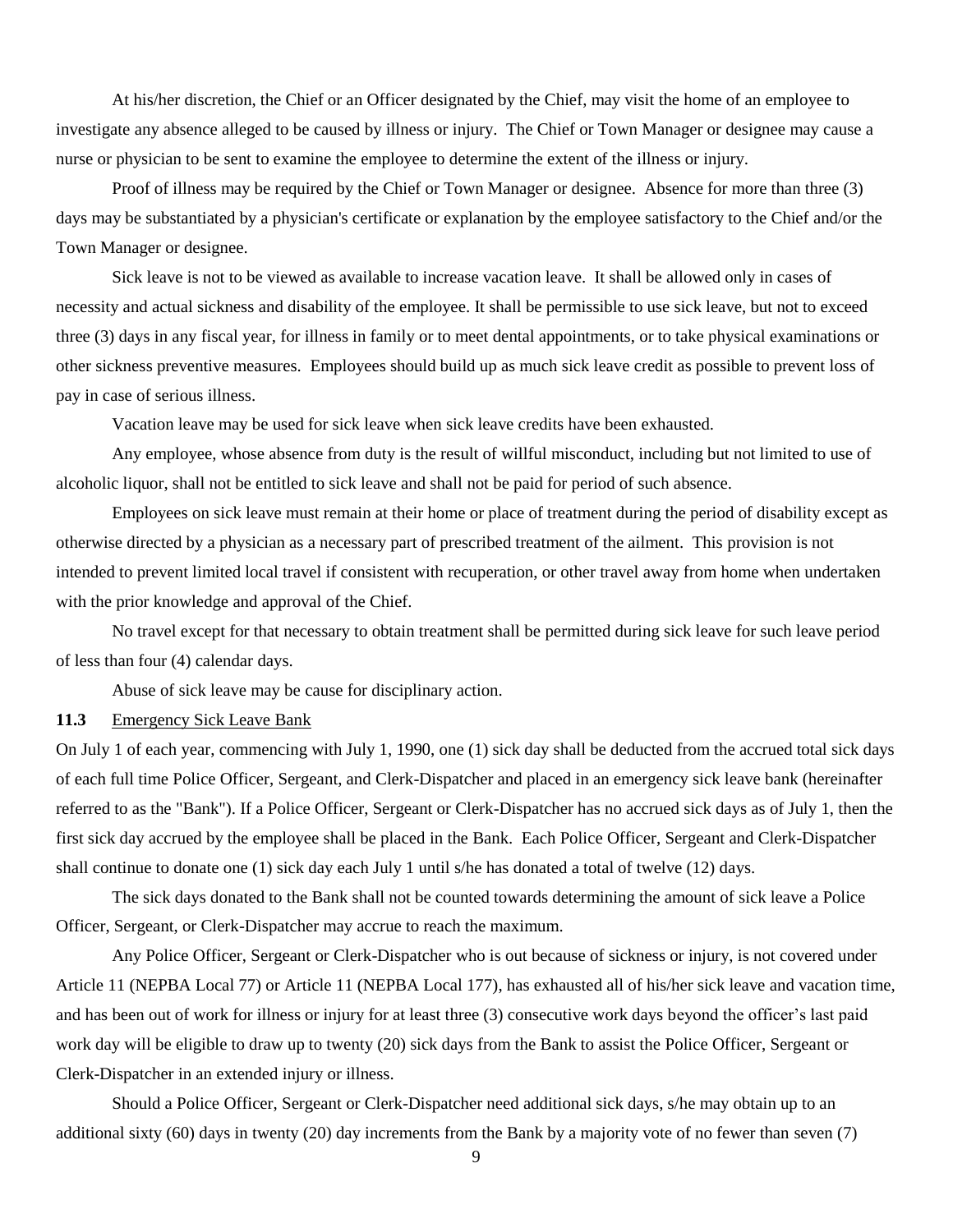members of NEPBA Local 77 and three (3) members of NEPBA Local 177 for each twenty (20) day increment, provided that at no time shall the total number of days in the Bank be drawn below twenty (20) days.

Prior to granting additional sick days beyond the original twenty (20) days, the Union shall require the Police Officer, Sergeant, or Clerk-Dispatcher to submit adequate documentation from an appropriate physician justifying the need for additional sick days. If the Police Officer, Sergeant, or Clerk-Dispatcher fails to submit adequate documentation from an appropriate physician justifying the need for additional sick days, the Police Officer, Sergeant, or Clerk-Dispatcher shall not be eligible for additional sick days beyond the initial twenty (20) days.

Any employee who is granted sick time from the bank will be required to return the same number of days to the bank upon returning to work. The employee will return 6 days per year (1 every other month) until such time is paid.

Locals 77 and 177 NEPBA are responsible for reviewing and granting/denying emergency sick leave bank requests for its members. The Union shall indemnify and hold the Town harmless against any approval of sick leave bank time or denial thereof by the Union.

# **ARTICLE 12: PERSONAL LEAVE**

All permanent, full-time employees may use up to three (3) sick leave days per fiscal year for personal use. If the days are not used as personal days, then they will revert back to sick leave days.

Personal leave is for an employee's approved use for the purpose of attending to personal business which unavoidably conflicts with the employee's work schedule. Personal days are meant to provide some flexibility in the employee's balance of work, home life and personal matters, and they are not to be used for the purpose of extending or increasing vacation time. Personal days must be pre-approved by the Chief or his/her designee.

#### **ARTICLE 13: HOURS OF WORK AND SHIFTS**

# **13.1** Work Schedule

Clerk-dispatchers will work four consecutive 8 hour shifts divided into a basic day shift, a first-half night shift and a last-half night shift with two subsequent days off for an average workweek of 40 hours per week with the exception of the one regularly scheduled administrative clerk-dispatcher referenced in Article 10.1 whose work schedule will be the day shift, Monday through Friday.

Meal Breaks: A thirty (30) minute meal rest period will be allowed, however, the employee must maintain proximity to the dispatch area.

# **13.2** Shift Swaps

Each employee is expected to work in accordance with the established duty schedule. However, occasions of particular significance to the clerk-dispatcher or his/her family may arise from time to time. In recognition of this, and at the discretion of the Chief, requests for shift swaps by a clerk-dispatcher will be considered on a case-by-case basis, with the needs of the department, as well as those of the clerk-dispatcher, being taken into consideration.

The substitute Clerk-dispatchers on the swap must be of equal qualifications, and such substitution shall not impose any additional cost to the Town or the department with regard to salaries and/or payment of wages.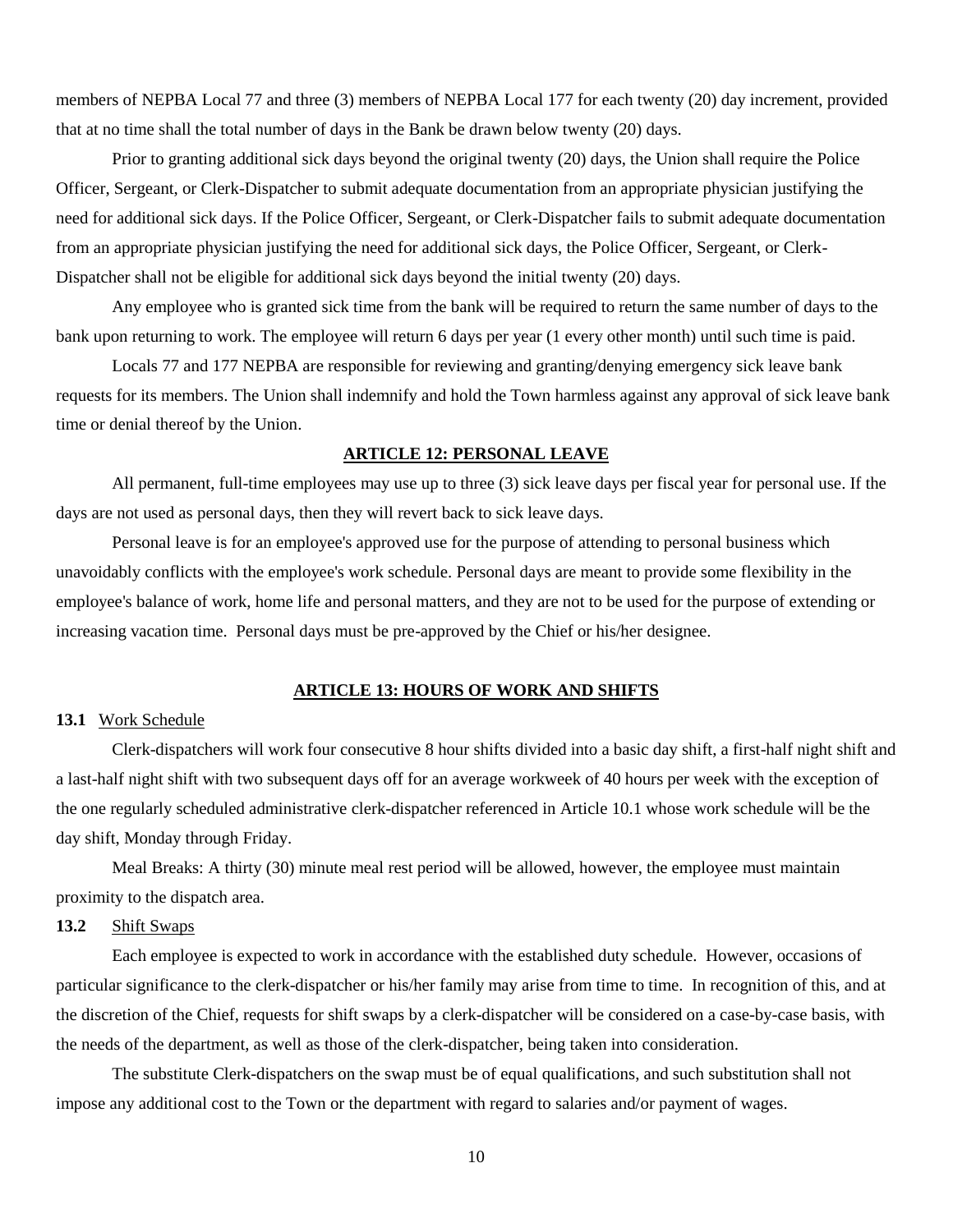To allow adequate time for processing, shift swap requests shall be submitted for approval at least 72 hours in advance, showing both ends of the swap and the reason for which the swap is requested. The "pay back" shift shall be within a six week shift cycle period.

Shift swaps shall not be granted for purposes of engaging in other employment. Clerk-dispatchers shall not be permitted to swap more than twenty five (25) times within one fiscal year, four (4) times within one month, or two (2) times within one week.

# **13.3** Station Overtime Procedure

The assignment of clerk-dispatchers to overtime shall be done through a mutually agreed upon policy between the Chief and the union.

Except as specifically provided by the mutually agreed upon matters pertaining to shifts, tours of duty and work assignments remain the prerogative of the Chief.

### **13.4** Compensatory Time

If the employee and employer (Chief or designee) agree, compensatory time may be granted in lieu of overtime pay, subject to the following conditions:

- 1. One hour of overtime worked must equal one and one-half hours compensatory time.
- 2. Employees affected by this agreement shall be permitted to accumulate a maximum of forty (40) work hours which translates into sixty (60) compensatory hours.
- 3. Any member of the bargaining unit who reaches the maximum hours of compensatory time shall be paid time and one-half his/her applicable rate for overtime hours worked in excess of the maximum.
- 4. At retirement, discharge or termination, payment for compensatory time must be made to the employee and must be at the employee's regular, present rate, not overtime rate.
- 5. Employees shall be permitted to use compensatory time so long as it does not unduly disrupt the normal operation of the Department, as determined by the Chief or designee.

# **13.5** Union Business

The parties recognize that working time is for work and that personal business, union business, or any other activities that are not pertaining to official duties shall not be conducted during such time. This paragraph shall not be construed so as to prohibit the investigation and processing of grievances for a reasonable length of time and at reasonable times which shall not interfere with official duties. The fact that any of the two (2) members of the Union negotiating committee are on duty shall not preclude them from participating in contract negotiating sessions. The fact that members of the Union grievance committee are on duty shall not preclude them from participating in grievance meetings.

One (1) dispatcher shall be permitted to attend one (1) Union conference or convention per year on a leave with pay not to exceed one shift per year. In addition, the eight dispatchers will be able to convene as a group in the dispatch area no more than once per month for up to forty-five (45) minutes each meeting. The Union must give one week's notice to the Chief prior to the date of the meeting. Members who are not scheduled to work at the time a meeting is held will not be paid for the meeting time. In no such case will a member be subject to overtime pay for meeting attendance.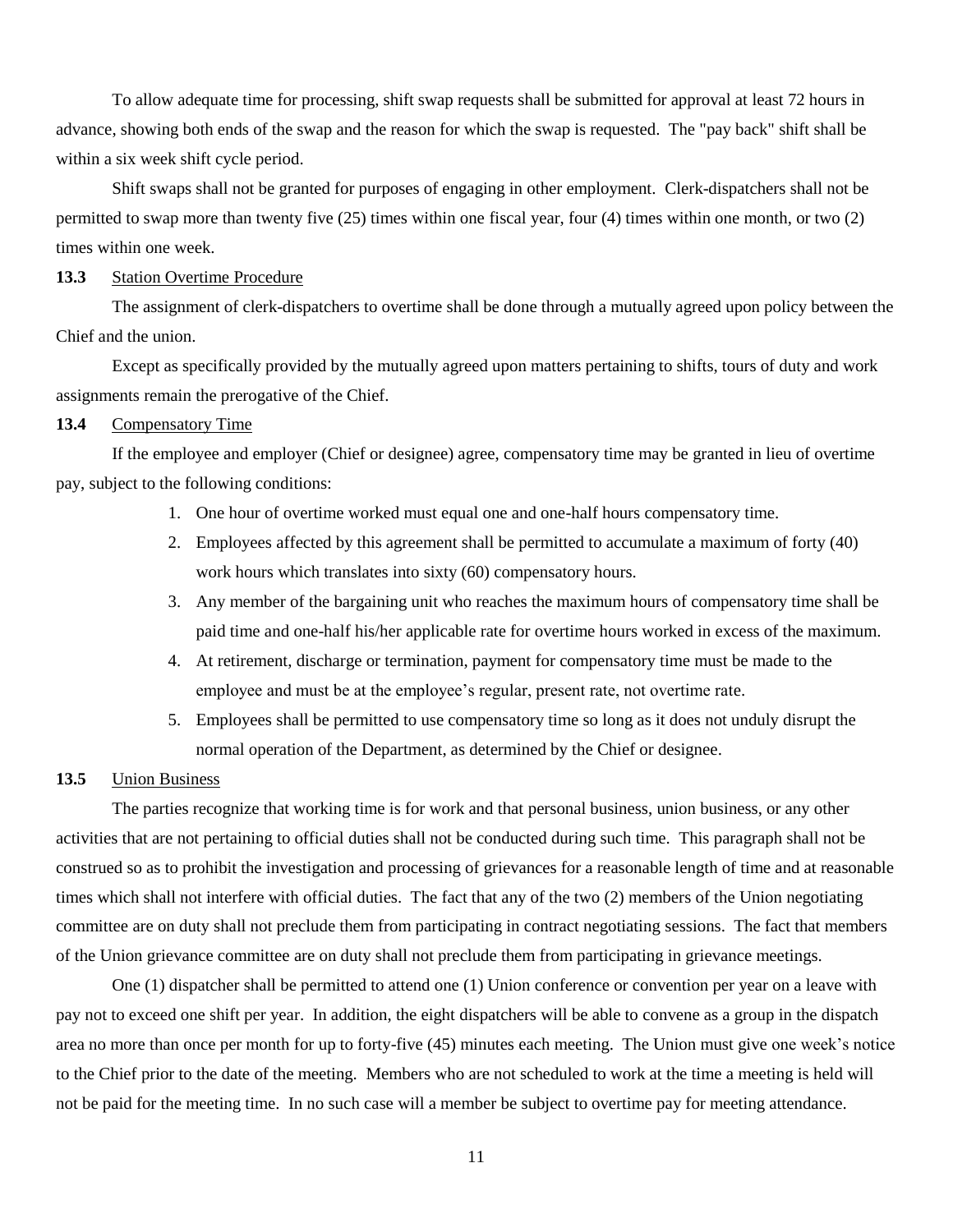### **ARTICLE 14: FAMILY AND MEDICAL LEAVE ACT/MASSACHUSETTS PARENTAL LEAVE ACT**

Notwithstanding anything in this agreement to the contrary, any unit member may exercise his or her rights to take Family and Medical Leave pursuant to the Family and Medical Leave Act of 1993 (FMLA) and the Massachusetts Parental Leave Act (MPLA).

- a. The FMLA is a federal law that provides eligible employees up to 12 weeks of unpaid leave for 1.) the birth or placement of a new born child with the employee for adoption or foster care 2.) the serious health condition of an employee, 3.) the serious health condition of an immediate family member; or 4.) Military Family Leave. Paid leave may be substituted for unpaid leave in accordance with the Town's FMLA policy. If an employee takes leave for FMLA reasons, the employee must provide proper documentation in accordance with Department of Labor Standards. In the event that an employee qualifies for Family and Medical Leave, the Town has the right to count sick, vacation, or compensatory leave as Family and Medical leave. However, employees may reserve up to five shifts of vacation leave, compensatory leave, or a combination of vacation and compensatory leave for use in that year and shall not be required to use this reserved time during a leave under the FMLA. Employees out on confirmed Injured on Duty leave (IOD) will receive IOD pay during leave under FMLA.
- b. The Massachusetts Parental Leave Act allows for eight (8) weeks of unpaid leave for the birth of a child or placement/adoption of a child under age 18, or under 23 if the child in mentally or physically disabled. MPLA applies after the employee completes a three (3) month probationary period.

When FMLA and MPLA are taken for the same reasons specified in each law, the leaves are run concurrently.

# **ARTICLE 15: BEREAVEMENT LEAVE**

Bereavement leave applies to permanent full-time employees.

DEFINTIONS: Immediate family: spouse, mother, father, son or daughter.

Extended family: grandparent, grandchild, sister, brother, mother-in-law, father-in-law, son-inlaw, daughter-in-law, sibling of your spouse or spouse of your sibling.

Eligible employees may be entitled to bereavement leave without loss of straight time

pay for normally scheduled work hours, as follows:

- 1. At the discretion of the Chief, employees are entitled up to five (5) calendar days of bereavement leave, per occurrence, for a death in the employee's immediate family.
	- a) Such leave shall be taken on the day of the funeral/memorial services and up to four additional scheduled workdays immediately before and/or immediately after the day of the funeral service, unless an alternate period is approved by the Town Manager/designee.
- 2. At the discretion of the Chief, employees are entitled up to three calendar days of bereavement leave, per occurrence, for a death in the employee's extended family.
	- a) Such leave shall be taken on the day of the funeral/memorial services and up to two (2) additional scheduled workdays immediately before and/or immediately after the day of the funeral service, unless an alternate period is approved by the Town Manager/designee.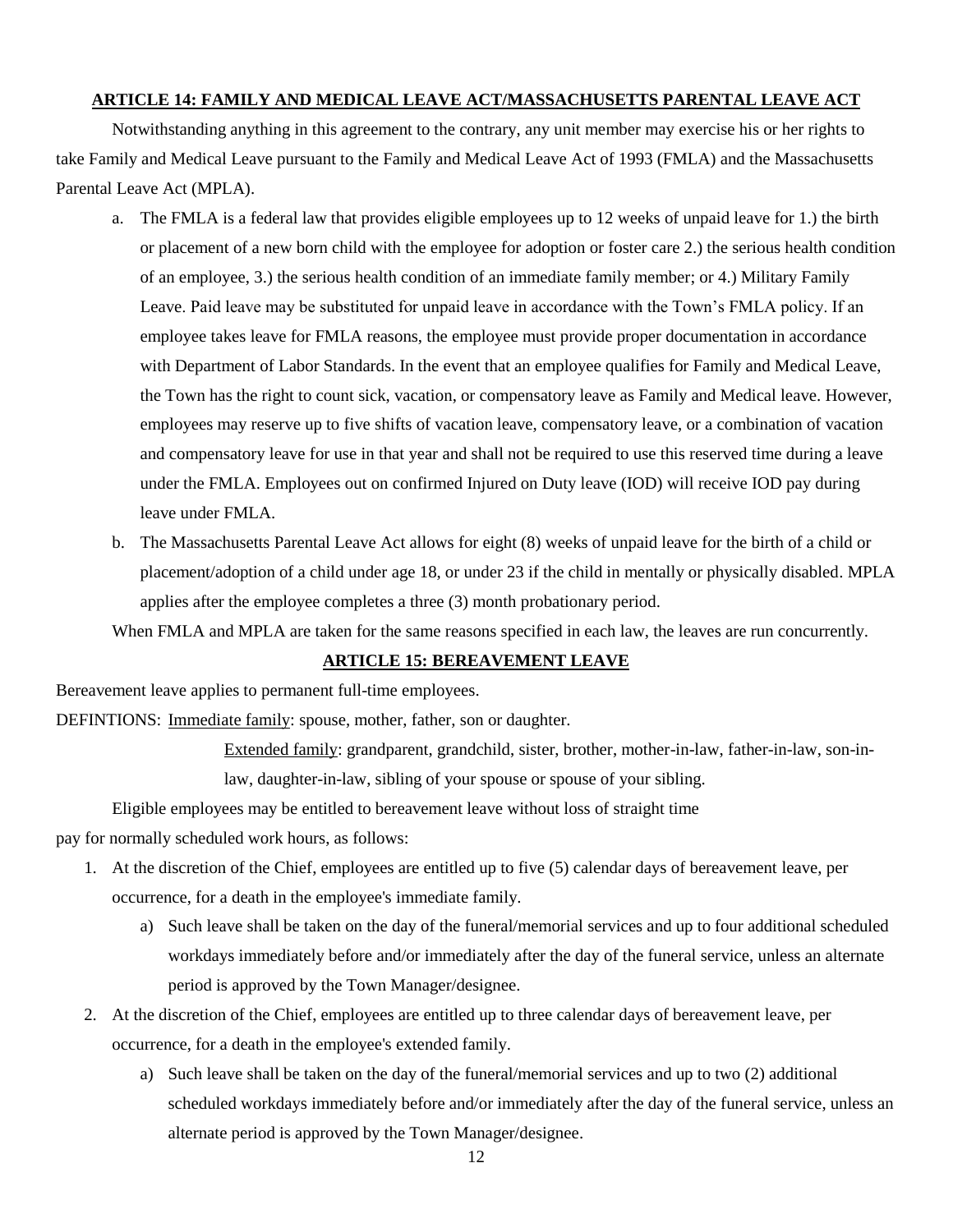- 3. Upon the recommendation of the Chief, the Town Manager/designee may grant bereavement leave of one (1) day to attend the funeral/Memorial service of an individual with a unique, family -like relationship to the employee.
- 4. Additional bereavement days may be granted by the Chief or Town Manager but will be charged to the employees accrued personal or vacation leave.

PROCEDURES: The employee must notify the Chief of the death and request bereavement leave, and provide the Chief with a copy of the death notice if required to do so.

The Chief will approve the bereavement leave if satisfied with the legitimacy of the request, or deny the request if he/she does not receive satisfactory documentation.

# **ARTICLE 16: MILITARY LEAVE**

Every employee covered by this agreement who is a member of a reserve component of the armed forces of the United States (including the National Guard) shall be granted in accordance with Massachusetts General Laws, chapter 33, section 59, leave of absence with pay, during the time of the employee's annual tour of duty as a member of such reserve component; provided, however, that such leave shall not exceed seventeen (17) calendar days.

## **ARTICLE 17: CIVIC DUTY LEAVE**

**17.1** Full-time and part-time employees will receive normal straight time pay by the Town during the period required for jury duty. The employee will sign over to the Town any jury duty payment from the Court, excluding travel allowance and other jury related expenses such a parking. An employee summoned as a witness in Court on behalf of the Commonwealth or any town, city or county of the Commonwealth or on behalf of the Federal Government shall be granted civic duty leave with pay upon filing of the appropriate notice with the Chief except that this Article shall not apply to an employee who is also in the employ of another town, city or county of the Commonwealth or in the employ of the Federal Government or any private employer and who is summoned on a matter arising from that employment.

**17.2** Official summons to jury duty or witness appearances must be presented in advance to the Chief to receive authorized civic duty leave.

**17.3** To qualify for payment hereunder, the employee must furnish the Town Human Resources Department with complete and satisfactory evidence of the jury or witness fees received. As a condition to receiving payment from the Town hereunder, an employee on authorized civic duty leave who is discharged from Court service for the day or a major portion thereof during the regular work hours must report to work.

**17.4** Absence due to authorized civic duty leave shall not affect an employee's eligibility for longevity, step increases or benefit eligibility.

**17.5** Civic duty leave shall not be authorized for an employee who is involved in personal litigation.

#### **ARTICLE 18: UNIFORMS**

All uniforms are supplied by the department.

After original outfitting, replacement items may be requisitioned by an employee as required. The Chief or Officer designated by the Chief will examine the worn item and make replacements when deemed necessary.

13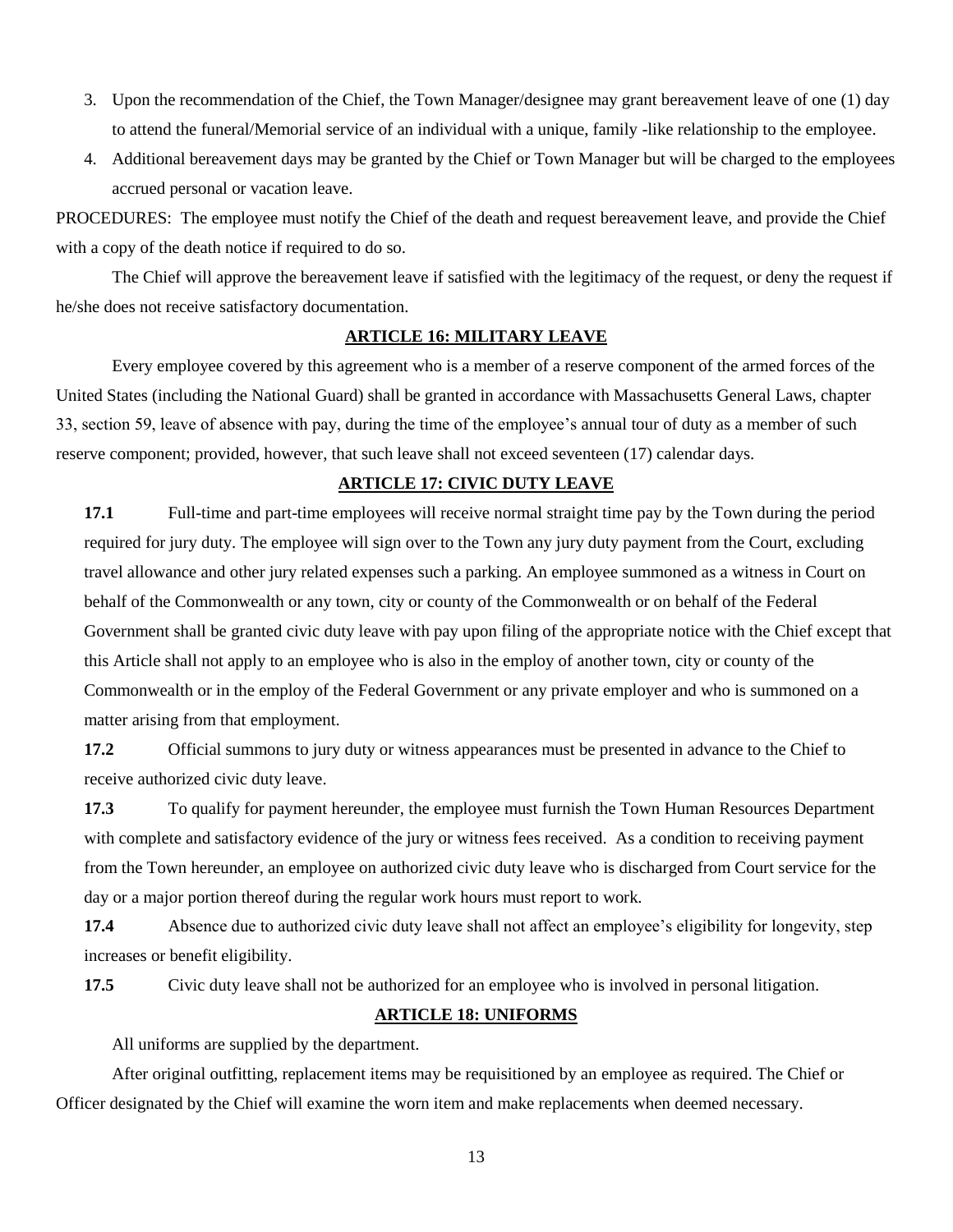The department will furnish no more than one (1) pair of uniform-type shoes per year to clerk-dispatchers, as needed. Clerk-dispatchers requesting new shoes must establish need by showing that worn shoes have been re-soled at least once, and that general condition justifies replacement at department expense.

Clerk-dispatchers must observe uniform regulations and the uniform-of-day as established by the Chief.

# **ARTICLE 19: APPOINTMENT OF CLERK DISPATCHER**

### Probationary Period:

No suspension, discharge or termination of a clerk-dispatcher prior to completion of a twelve month probationary period shall be subject to grievance or arbitration under this collective bargaining agreement. If the conduct or capacity of a person serving a probationary period or the character or quality of the work performed is not satisfactory to the Chief, with concurrence of the Town Manager, may, at any time after such person has served thirty days, and prior to the end of such probationary period, give such person a written notice to that effect, stating in detail the particulars wherein his/her conduct or capacity or the character or quality of work is not satisfactory, whereupon his/her service shall terminate. After completion of his/her twelve (12) month probationary period, any decision of the Chief, with concurrence of the Town Manager, concerning suspension or discharge of a clerk-dispatcher for just cause shall be subject to the grievance procedure and to arbitration as provided in Article 21.

### **ARTICLE 20: PERFORMANCE EVALUATION SYSTEM**

The Chief shall establish a program for the implementation of a performance evaluation system for Weston Clerkdispatcher. In the development of this performance evaluation, the Chief shall, in conjunction with the Union, determine form, method and general criteria. The evaluation shall, to the extent possible, evaluate on the basis of objective criteria, the job performance of each such employee, and the results of such evaluations may be utilized by the department or the appointing authority in future personnel determinations.

The Performance Evaluation Program shall encompass, but not be limited to, the following purposes and objectives:

- 1) To enable all clerk-dispatchers to have a clear understanding of their role and what is expected of them in attaining department goals as enumerated in the department's Rules and Regulations and departmental orders and policies
- 2) To enable all clerk-dispatchers to receive recognition for their accomplishments and to obtain direction and guidance for enhancing their skills and capabilities
- 3) To give all clerk-dispatchers the opportunity to meet with the Chief in order to discuss their work performance, the areas where improvement is needed and how that improvement may be achieved
- 4) To enable clerk-dispatchers to prepare themselves for accepting positions of greater responsibility
- 5) To assist in determining personnel potential for promotion and advancement
- 6) To assist in measuring departmental progress toward the achievement of its objectives
- 7) To acquire information for stimulating and guiding administrative planning within the department
- 8) To provide a guide for the assignment of personnel
- 9) To identify future training needs and requirements

14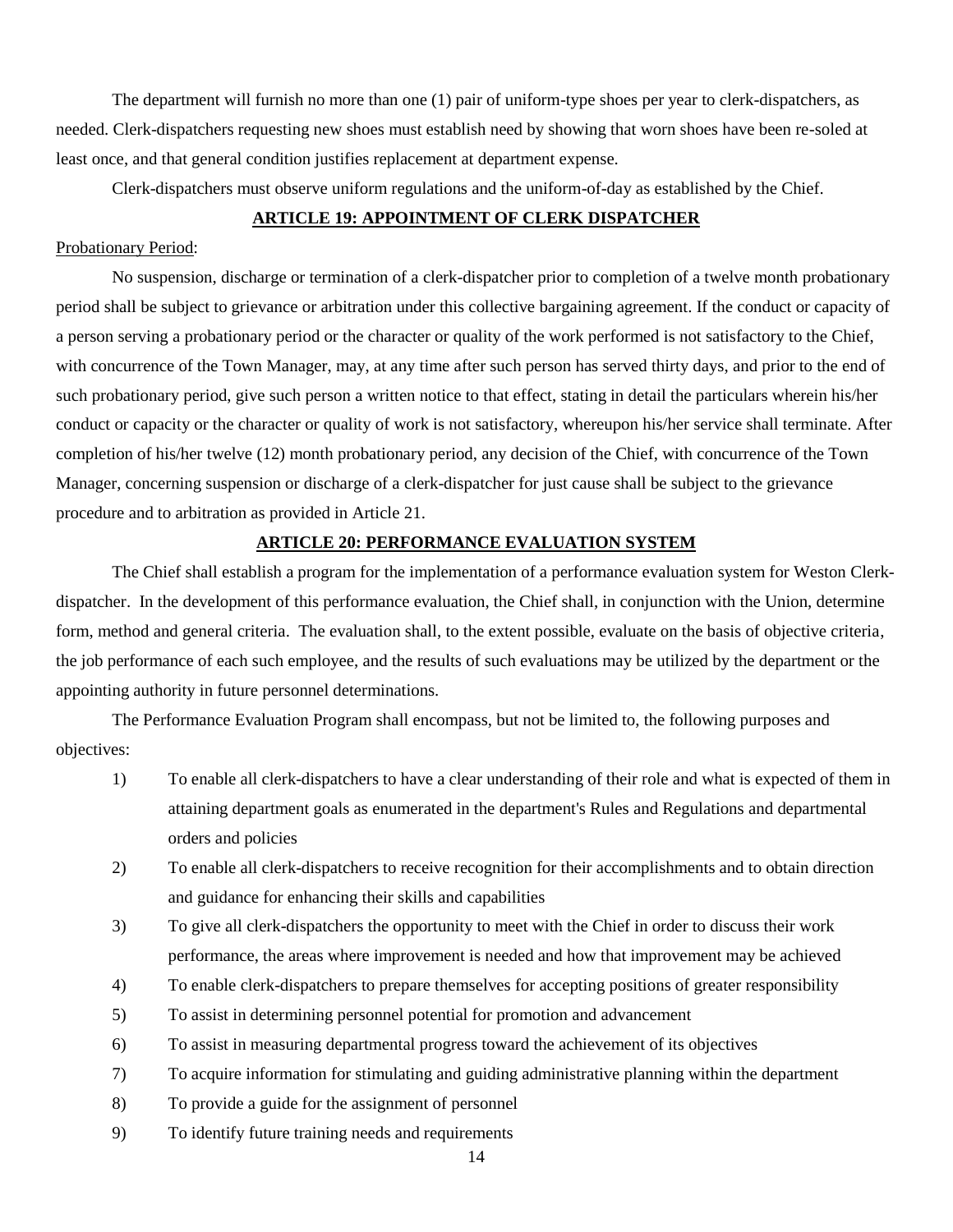10) To assess recruitment and selection procedures.

## **ARTICLE 21: GRIEVANCE PROCEDURE**

**21.1** A grievance is an employee's or the Chief's expressed feeling of dissatisfaction, presented in writing, concerning a dispute, claim or complaint arising under an alleged violation of a specific Article(s) enumerated in the terms of this labor agreement which has not been resolved to the employee's or Town's satisfaction through informal discussion. A grievance may be filed by the Town or the Union.

**21.2** A grievance, beginning at Step 2 below, must contain the following information:

- a) a statement of the grievance which cites the part of the Agreement which has been violated, or the circumstances which give rise to the grievance;
- b) a statement of remedial action or relief sought;
- c) evidence (documentary, if available) to support the grievance; and
- d) a statement of reasons why the aggrieved believes that the remedy should be granted.
- **21.3** The procedure for handling grievances which may arise under this agreement is as follows: **Step One:** Informal discussion- The employee shall discuss the grievance with the Chief or designee, within seven (7) calendar days of its occurrence unless it is clear that the Chief or designee would have no power to remedy the matter. The Chief or designee must make his/her decision, verbally or in writing, within (seven) 7 calendar days after receipt of the grievance unless it is mutually agreed by the participants that additional time to answer will be allowed.

**Step Two:** Should the grievance remain unsettled, it must be presented in writing, as required in Section 21.2 above, to the Chief within five calendar days after the Step One decision is rendered or due. The employee alone or the employee and the authorized representatives of the Union shall discuss the grievance with the Chief. The Chief will issue a written decision within 7 calendar days of his or her receipt of the grievance, unless it is mutually agreed by the participants that additional time to answer is allowed.

**Step Three:** If the grievance has not been settled at Step Two, it shall be presented in writing to the Town Manager or designee within seven (7) calendar days after the decision of the Chief is rendered or due.

The Town Manager or designee shall schedule a meeting with the Chief, the employee and authorized representatives of the Union within 14 calendar days of the receipt of said grievance in writing. The Town Manager or designee shall render his/her decision in writing within 10 calendar days after said meeting or after such additional meetings as may be required by mutual agreement of the Town Manager or designee and the authorized representatives of the Union.

**Step Four:** If the grievance is not settled at Step 3, the matter shall be referred to arbitration within ten (10) calendar days of receiving the Town Manager's or designee's decision. One (1) arbitrator shall be selected, and the arbitration shall proceed in accordance with the Voluntary Labor Arbitration Rules of the American Arbitration Association. The decision of the arbitrator shall be final and binding and judgment thereon may be entered by any court of competent jurisdiction. No individual employee has the right to require arbitration, that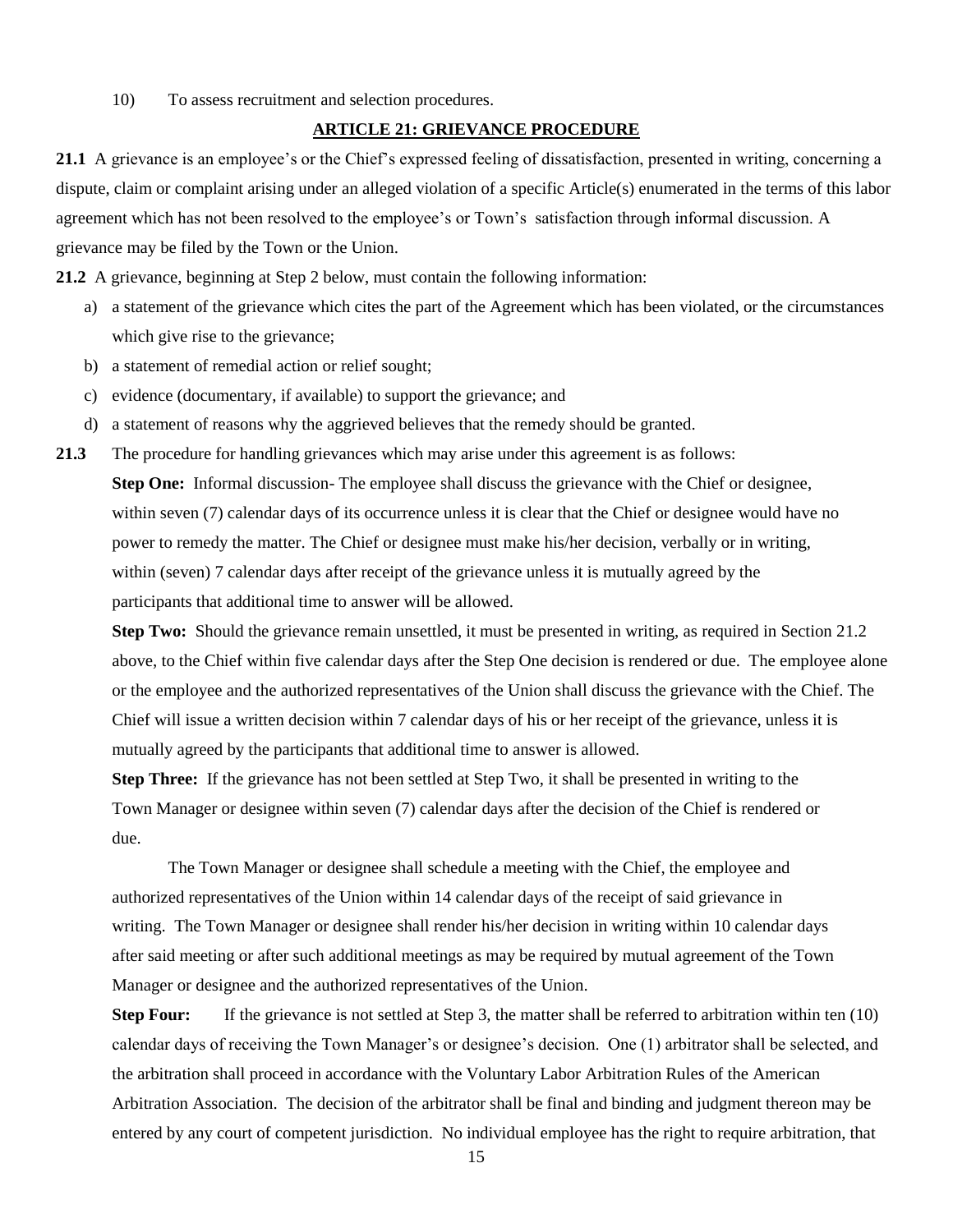right being reserved to the Union and the Town.

In the event the Town files a grievance alleging violation of Article 6, said grievance may be submitted to arbitration forthwith without regard to the prior steps.

Each party shall bear the expense of the presentation of its case and the expense of the arbitrator shall be shared equally by the Town and the Union. No arbitrator shall have any power to add to or subtract from or modify any of the terms of this agreement or to decide any question except the grievance as submitted. No award may be made retroactive for more than thirty (30) days prior to the date the grievance was reduced to writing under Step Two, except in cases where the affected employee was unaware of the grievance for reasons beyond his/her control.

The grievance and arbitration procedure hereunder shall not apply to any matter which is within the proper jurisdiction of the Contributory Retirement Appeal Board.

Failure to move the grievance to the next step within the time frame listed in this article will act as a waiver of any further rights under the grievance. Time limits may be extended by mutual agreement. Such agreement will not be unreasonably withheld.

# **ARTICLE 22: EFFECT OF AGREEMENT**

**22.1** Except as provided in paragraphs (22.3) of this Article 22 this agreement constitutes the entire agreement of the Town and the Union arrived at as the result of collective bargaining negotiations, except such amendments hereto as shall have been reduced to writing and signed by the parties.

**22.2** The parties acknowledge that during the negotiations which resulted in this agreement, each had the unlimited right and opportunity to make demands with respect to any subject or matter not removed by law from the area of collective bargaining, and that the understandings and agreements arrived at by the parties after the exercise of that right and opportunity are set forth in this agreement. Therefore, for the life of this agreement, the Town and the Union each voluntarily and unqualifiedly agrees that the other shall not be obliged to bargain collectively with respect to any subject or matter not specifically referred to or covered in this agreement even though such subjects or matters may not have been within the knowledge of either or both of the parties at the time they negotiated or signed this agreement.

**22.3** The Town and the Union agree that all employees eligible to enroll in the Town's health insurance group plan as stipulated in the Town's Contributory Rules and Regulations shall contribute 20% towards the premium of any HMO, POS or EPO which the Town in its discretion may offer. Employees hired before July 1, 2005 who were previously grandfathered and paying 10% toward the premium of any HMO, POS or EPO which the Town offers will begin paying 20% toward the premium effective January 1, 2008. Contribution toward the PPO plan will remain at 50% for all eligible employees.

The Union agrees that by executing this agreement, the Union authorizes the Town to create, if necessary, a G.L. c. 32B, §15(b) Health and Welfare Trust Fund for the purpose of effectuating the HMO/managed care premium contribution change specified in this agreement.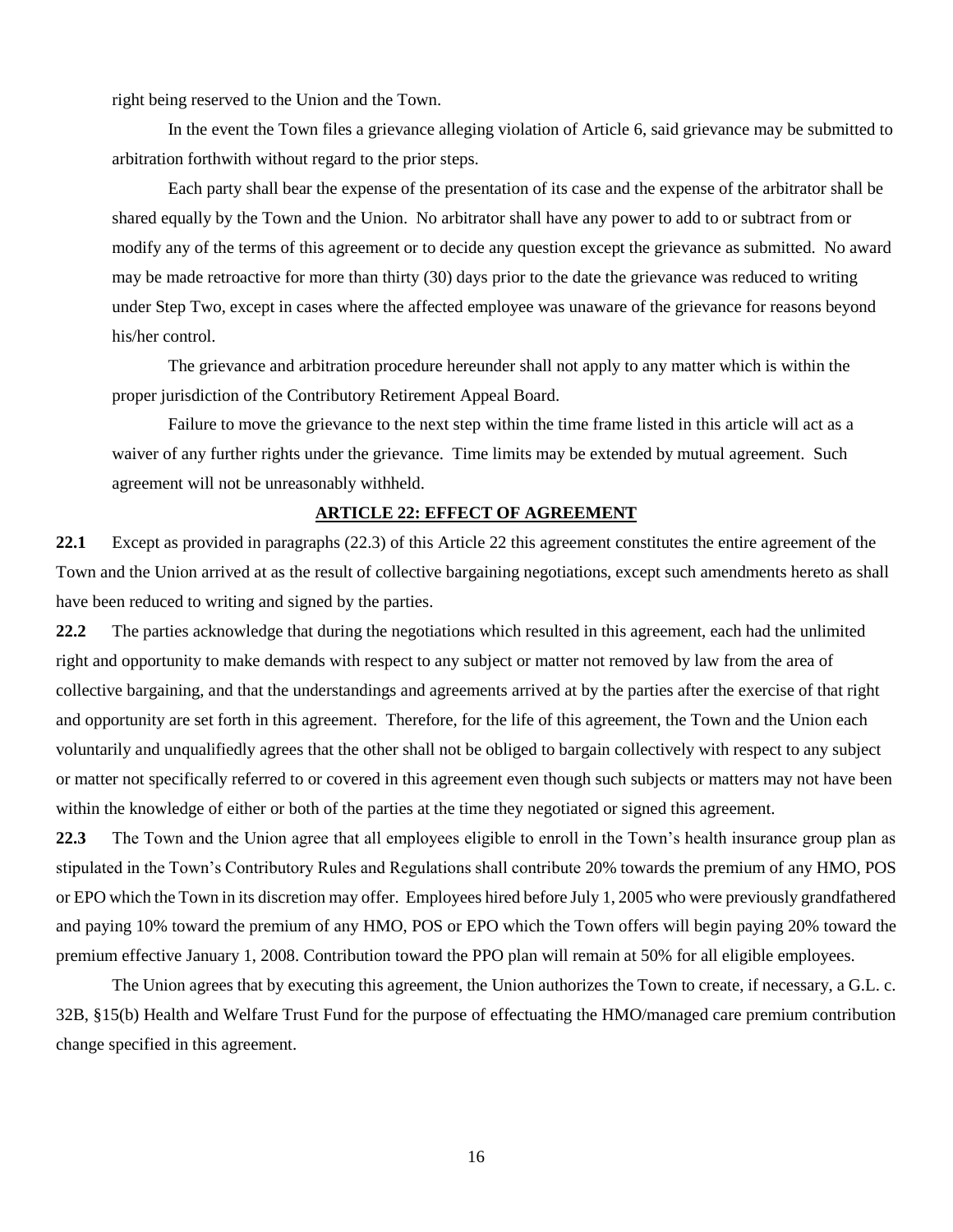# **ARTICLE 23: TERM OF AGREEMENT**

This agreement shall be effective July 1, 2019 and shall remain in full force and effect until June 30, 2022. Negotiations for a new agreement shall commence at least ninety (90) days prior to the expiration of this agreement. IN WITNESS WHEREOF this agreement has been executed on this  $11<sup>th</sup>$  day of March 2020.

**Town of Weston Communications Union**

**By its Board of Selectmen: NEBPA, IUPA, Local 177 AFL-CIO By:**

**Christopher E. Houston, Chair Dispatcher Paula Nicholas, Union President**

**Laurie A. Bent**

**Harvey R. Boshart**